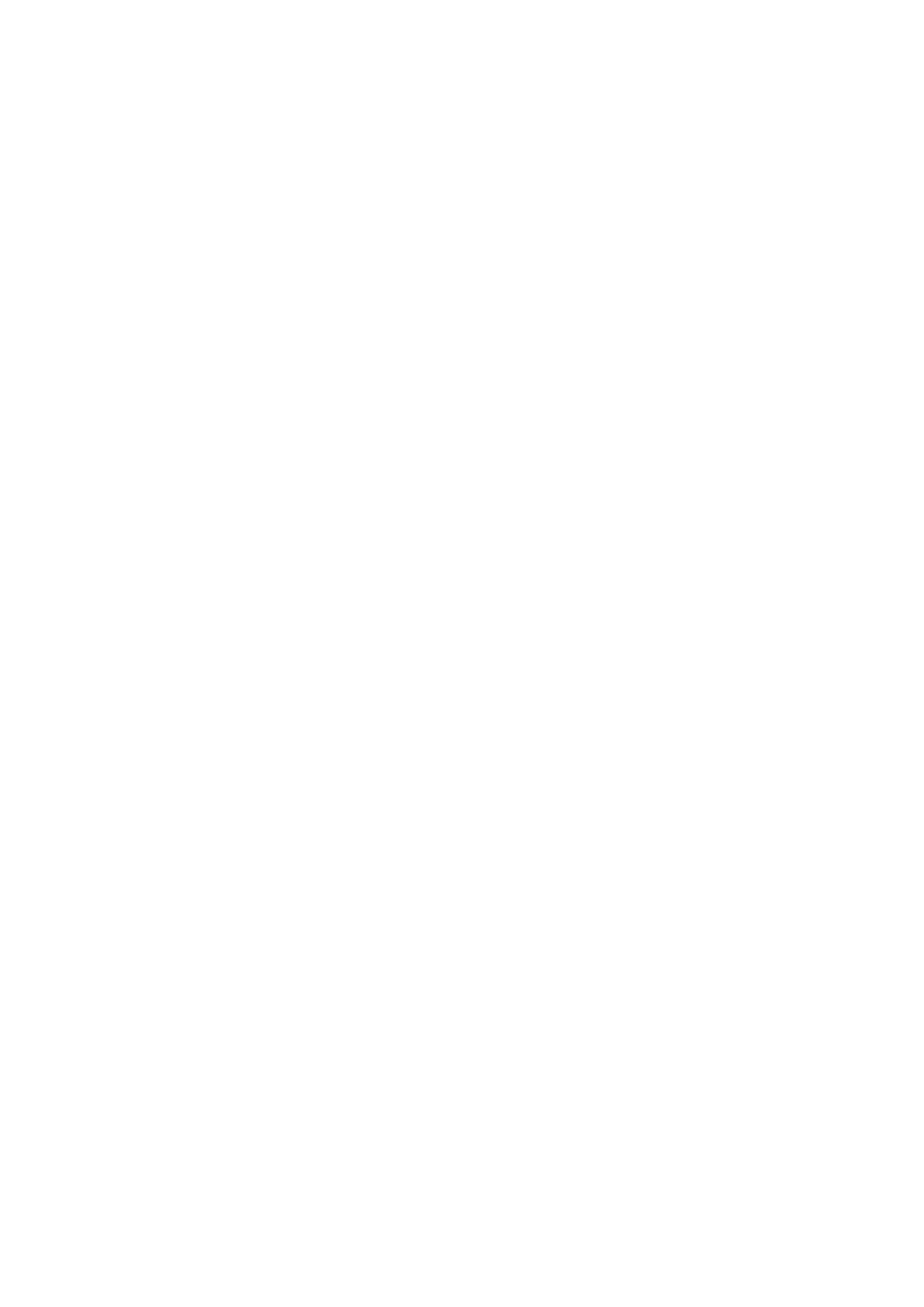# Perspectives of Five Kuwaiti Women in Leadership Roles:

*Feminism, Islam, and Politics*

By Souad T. Ali

Cambridge **Scholars** Publishing

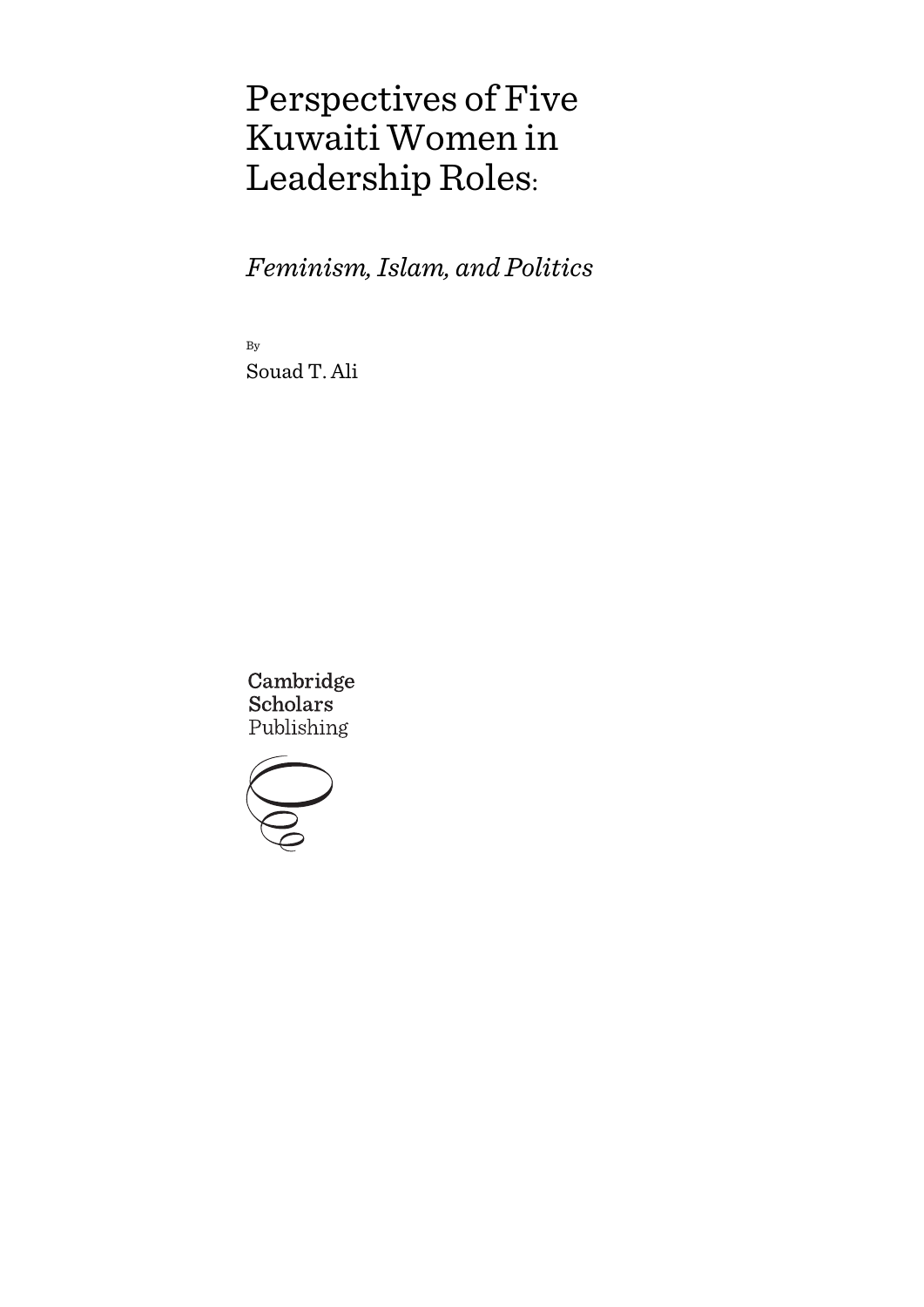Perspectives of Five Kuwaiti Women in Leadership Roles: Feminism, Islam, and Politics

By Souad T. Ali

This book first published 2019

Cambridge Scholars Publishing

Lady Stephenson Library, Newcastle upon Tyne, NE6 2PA, UK

British Library Cataloguing in Publication Data A catalogue record for this book is available from the British Library

Copyright © 2019 by Souad T. Ali

All rights for this book reserved. No part of this book may be reproduced, stored in a retrieval system, or transmitted, in any form or by any means, electronic, mechanical, photocopying, recording or otherwise, without the prior permission of the copyright owner.

ISBN (10): 1-5275-3131-7 ISBN (13): 978-1-5275-3131-4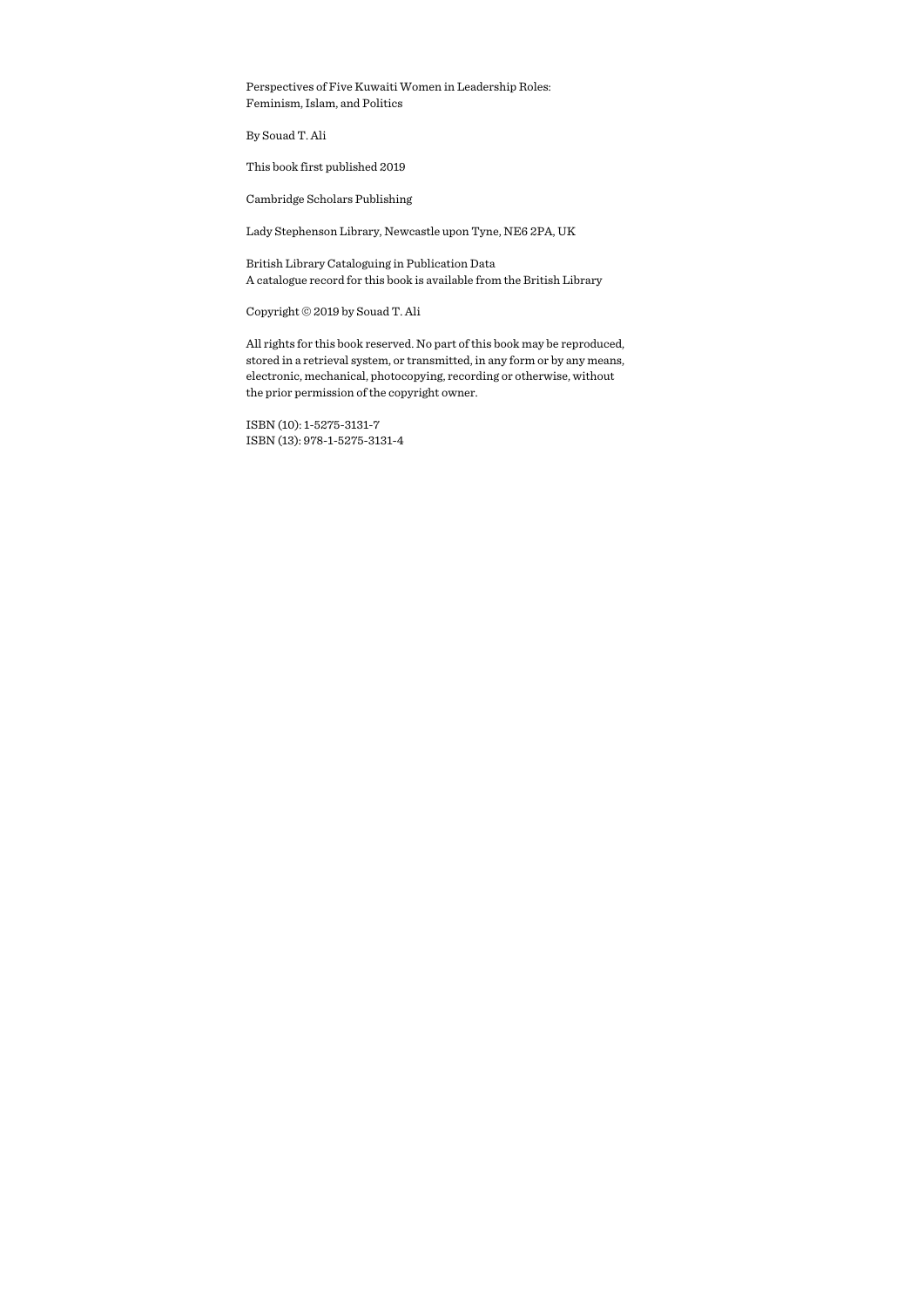*To my beloved daughters Azza and Shiraz; and my dearest sisters* 

*To my beloved husband and son Abdullahi and Ahmed, and my dearest brothers*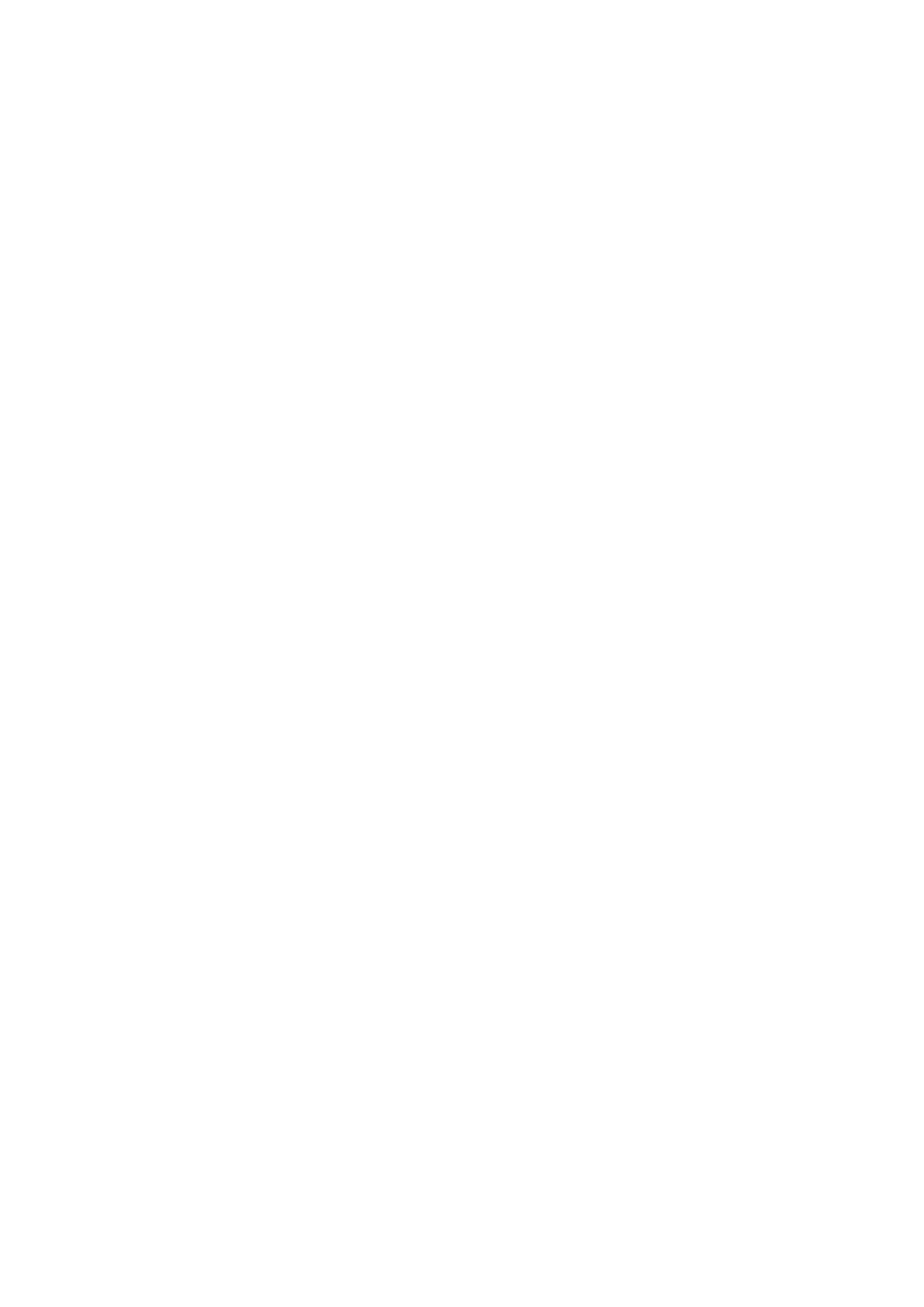# **CONTENTS**

| Introduction: Five Kuwaiti Women in Leadership Roles,<br>An Overview<br>Background<br>Studies on Kuwaiti Women<br>Chapter Outline<br>Noureya al-Sadani: A Pioneering Kuwaiti Woman                                                                                              |
|---------------------------------------------------------------------------------------------------------------------------------------------------------------------------------------------------------------------------------------------------------------------------------|
| . 15<br>Dr. Rola Dashti: Leading Kuwaiti Economist, Human Rights<br>Activist,<br>and Former MP<br>From Social Activism to Political Office<br>In Parliament<br>Not Settled Yet<br>Constitutionalism and Religion<br>In the Kuwaiti Cabinet<br><b>Other Awards</b><br>Conclusion |
| 34<br>Sheikha Hussah Sabah al-Salem al-Sabah: Patron of Islamic Art<br>and Museums<br>Rebuilding Landmarks and Bridging Cultural Gaps<br>Women in Leadership Positions<br>The Hadith<br>"Fundamentalism" and Kuwaiti Society<br>Speaking Abroad                                 |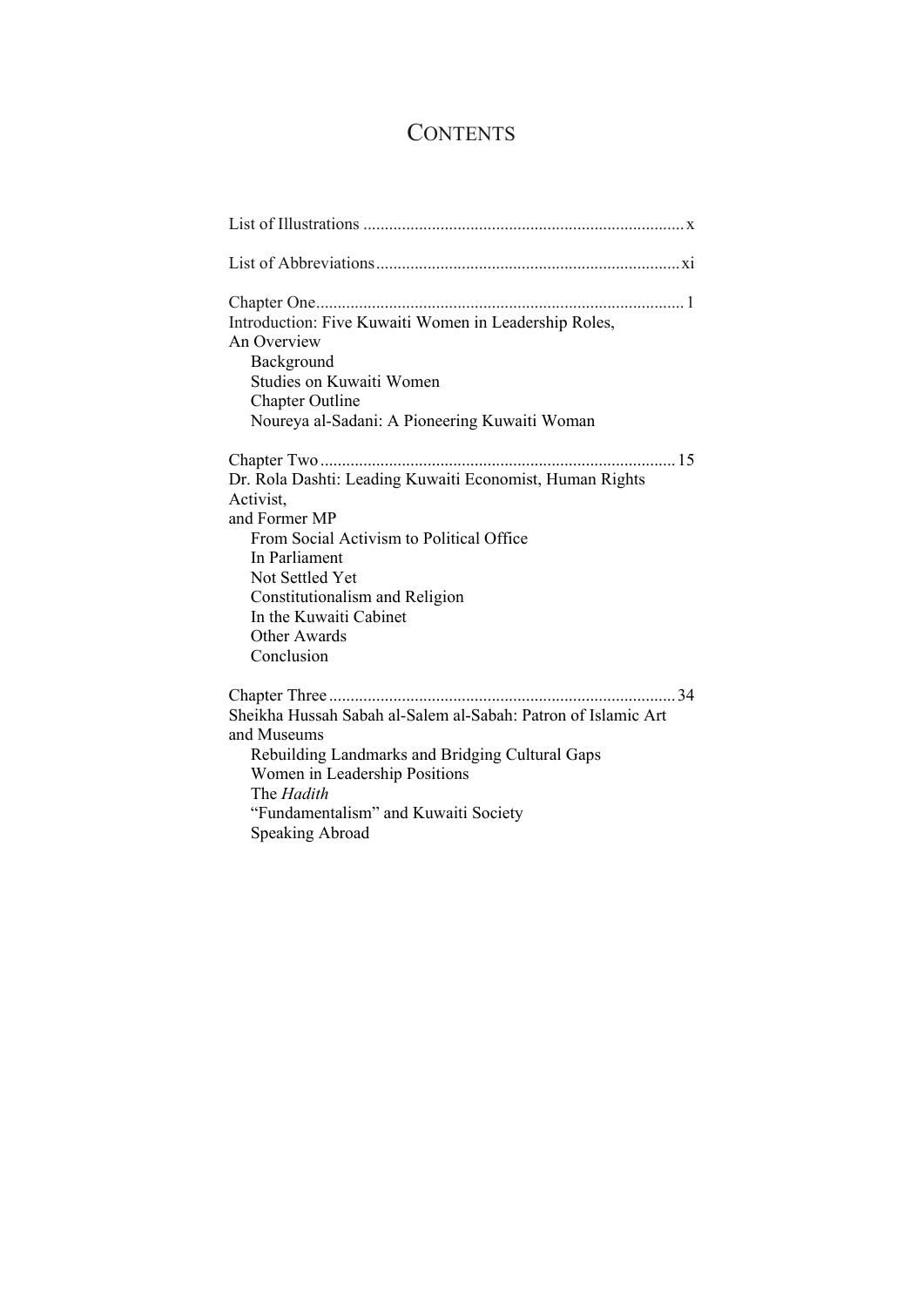#### viii Contents

| Conclusion                                    |  |
|-----------------------------------------------|--|
| Art: A Kuwaiti Experience Connecting Cultures |  |

Chapter Four ................................................................................... 66 Sara Akbar: Kuwait's Hero and Oil Industry Leader Overcoming Obstacles on the Road to Success A New National Hero Kuwait Energy and the Ethical Development of National Oil **Resources** A Female CEO Reflects: Kuwait's Political Structure, Female Political Participation, and Political Islam Feminism and International Relations Looking Ahead Conclusion

Chapter Five ................................................................................... 91 Sheikha Dana Nasser Sabah Al-Ahmed Al-Sabah: Businesswoman and Founder of the American University of Kuwait AUK: The First Ten Years Governance International Collaboration The AUK Community Gulf Studies Program: AUK's Mission in Action Gender Segregation Gender Outside of the University Expanding the Model Conclusion Chapter Six ................................................................................... 113

Safa al-Hashem: A Powerful Kuwaiti Politician and Entrepreneur Advantage Consulting Company In the Majlis al-Umma Gender and Leadership

Conclusion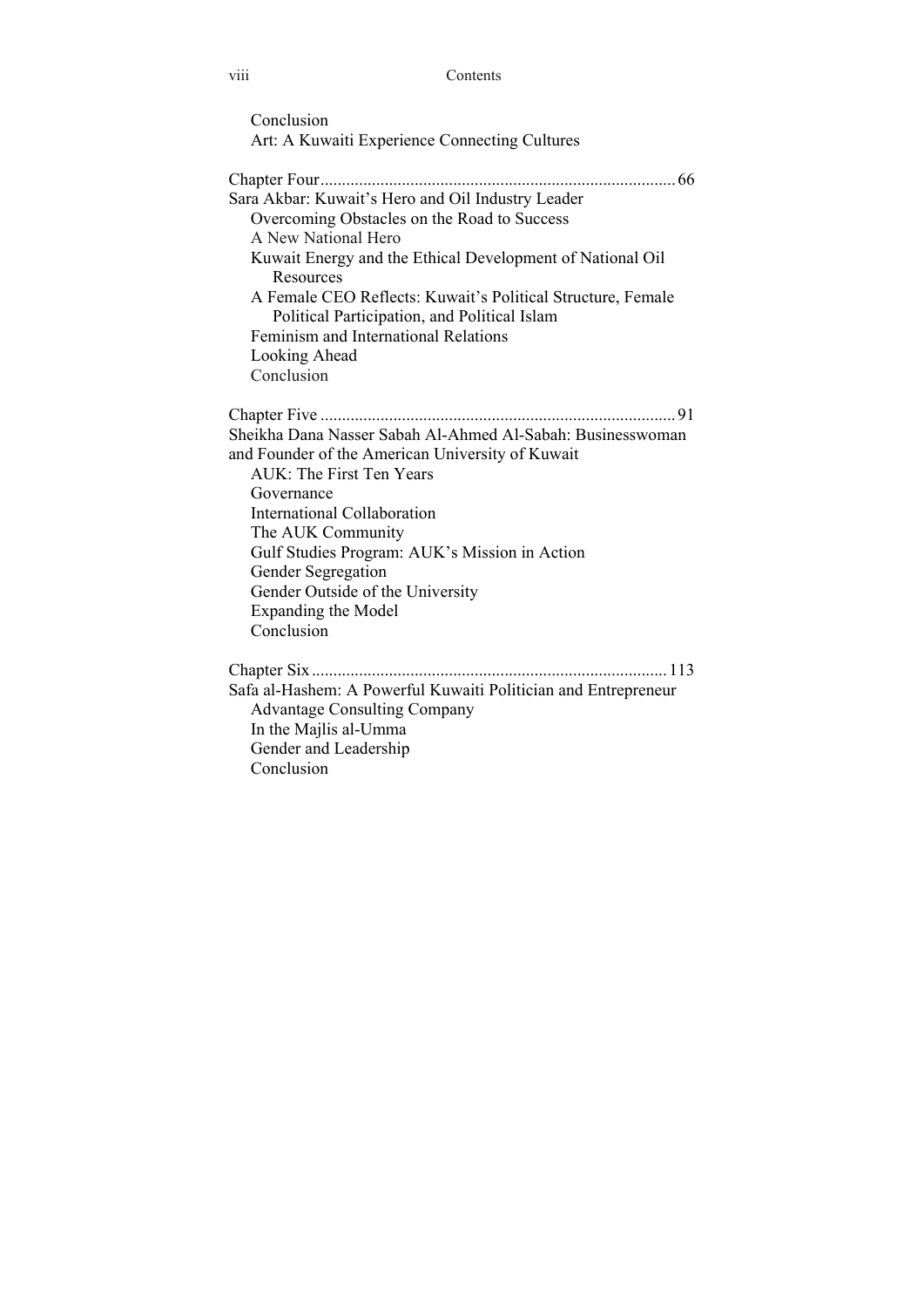| Perspectives of Five Kuwaiti Women in Leadership Roles ix       |  |
|-----------------------------------------------------------------|--|
|                                                                 |  |
| Conclusion: Further Studies on Kuwaiti Women within the Broader |  |
| Context of Feminism in Islam                                    |  |
| Feminism in Islam                                               |  |
| More Research on Kuwaiti Women                                  |  |
|                                                                 |  |
|                                                                 |  |
|                                                                 |  |
|                                                                 |  |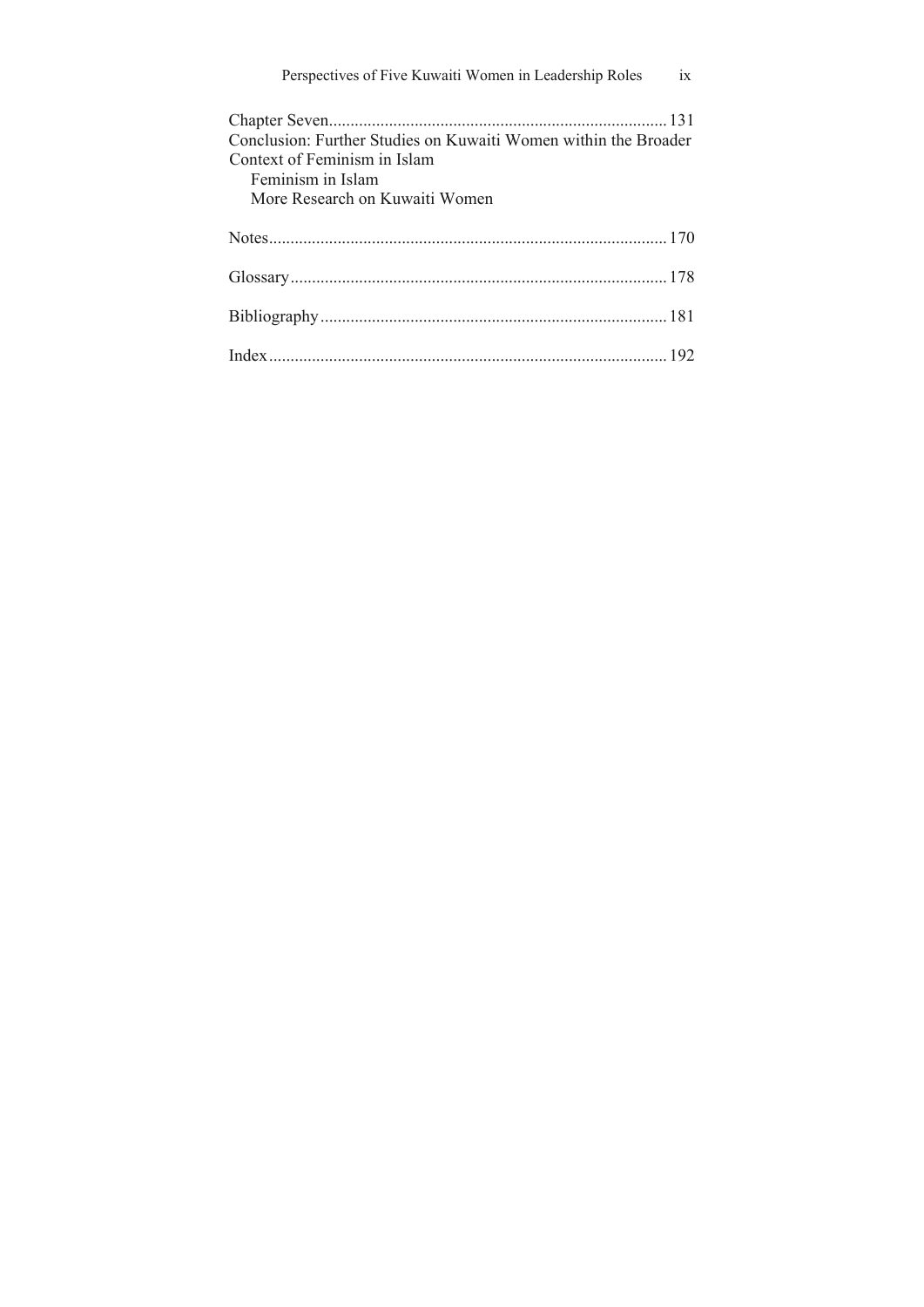# LIST OF ILLUSTRATIONS

Photos of author with Rola Dashti

Photos of author with Sheikha Hussah Sabah al-Salem al-Sabah

Photos of author with Sara Akbar

Photos of author with Sheikha Dana al-Sabah

Photos of author with Safa al-Hashem

Photos of author's visits to Kuwait (Fulbright Scholar, Keynote Speaker, Study Abroad Program, etc.)

Figure 1: "The three components that are inherent in any culture"

Figure 2: Piece of Islamic art that is also a Christian reliquary

Figure 3: 11th century Egyptian linen, silk, and silver wire textile fragment

Figure 4: Folio from an album portraying a lavishly dressed youth from 17th century Iran

Figure 5: Miniature painting on silk depicting a princely couple in the company of attendants from Central Asia in the early 15th century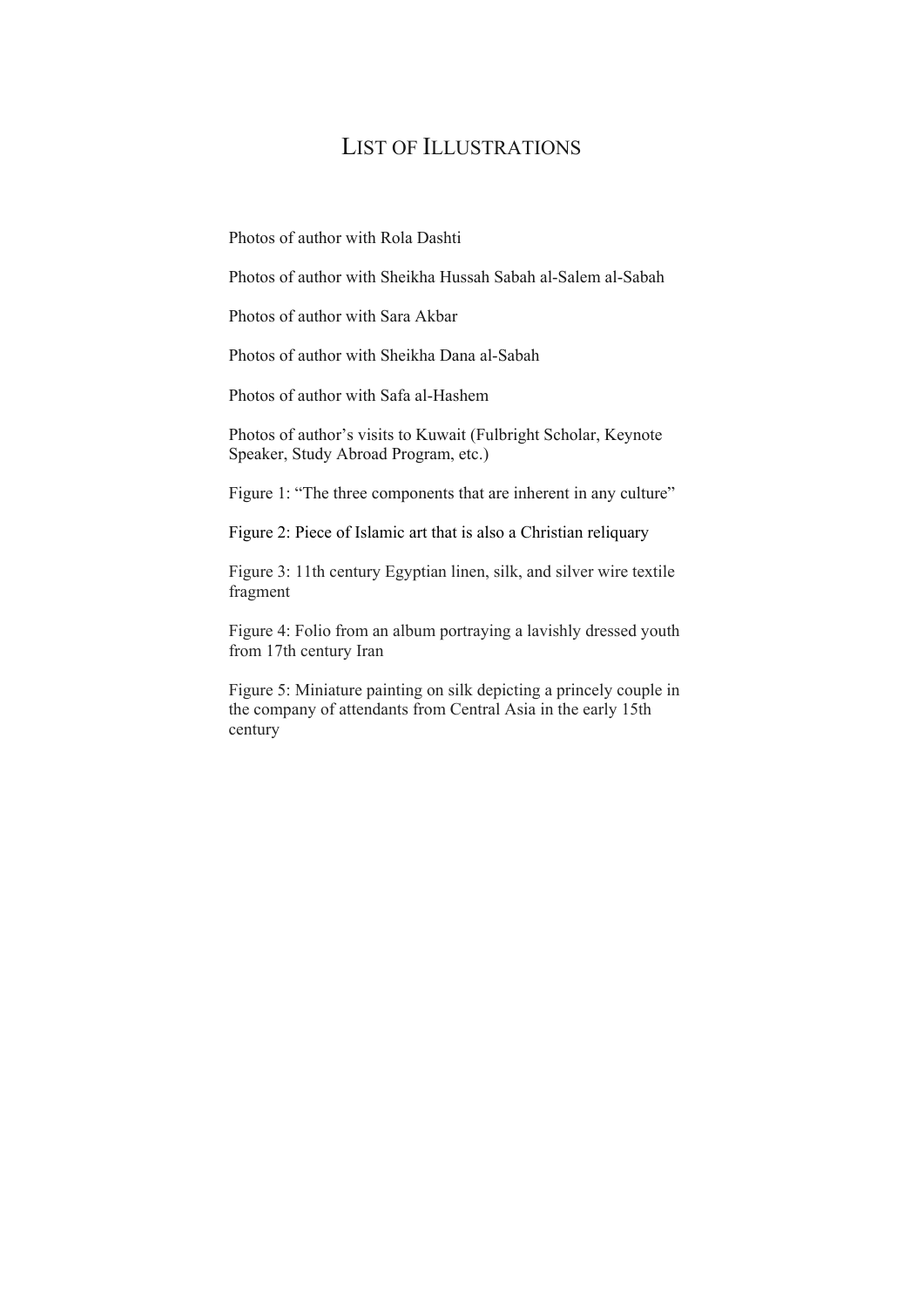# LIST OF ABBREVIATIONS

| AALE         | International Program Accreditation from the     |
|--------------|--------------------------------------------------|
|              | American Academy for Liberal Education           |
| <b>ACBSP</b> | Accreditation Council for Business Schools and   |
|              | Programs                                         |
| AH           | anno Hegirae (in the year of the Hegira, AD 622) |
| <b>ASU</b>   | Arizona State University                         |
| <b>AUK</b>   | American University of Kuwait                    |
| CAIS         | Council of Arabic and Islamic Studies at Arizona |
|              | <b>State University</b>                          |
| <b>CEA</b>   | Commission on English Language Programs          |
|              | Accreditation                                    |
| DAI          | Dar al-Athar al-Islamiyyah                       |
| GCC          | <b>Gulf Cooperation Council</b>                  |
| KD           | Kuwaiti Dinar (currency)                         |
| <b>KES</b>   | Kuwait Economic Society                          |
| <b>KIPCO</b> | Kuwait Projects Company                          |
| <b>KFP</b>   | Kuwait Foreign Petroleum Exploration Company     |
| <b>KOC</b>   | Kuwait Oil Company                               |
| <b>MEI</b>   | Middle East Institute                            |
| <b>PUC</b>   | Private Universities Council (Kuwait)            |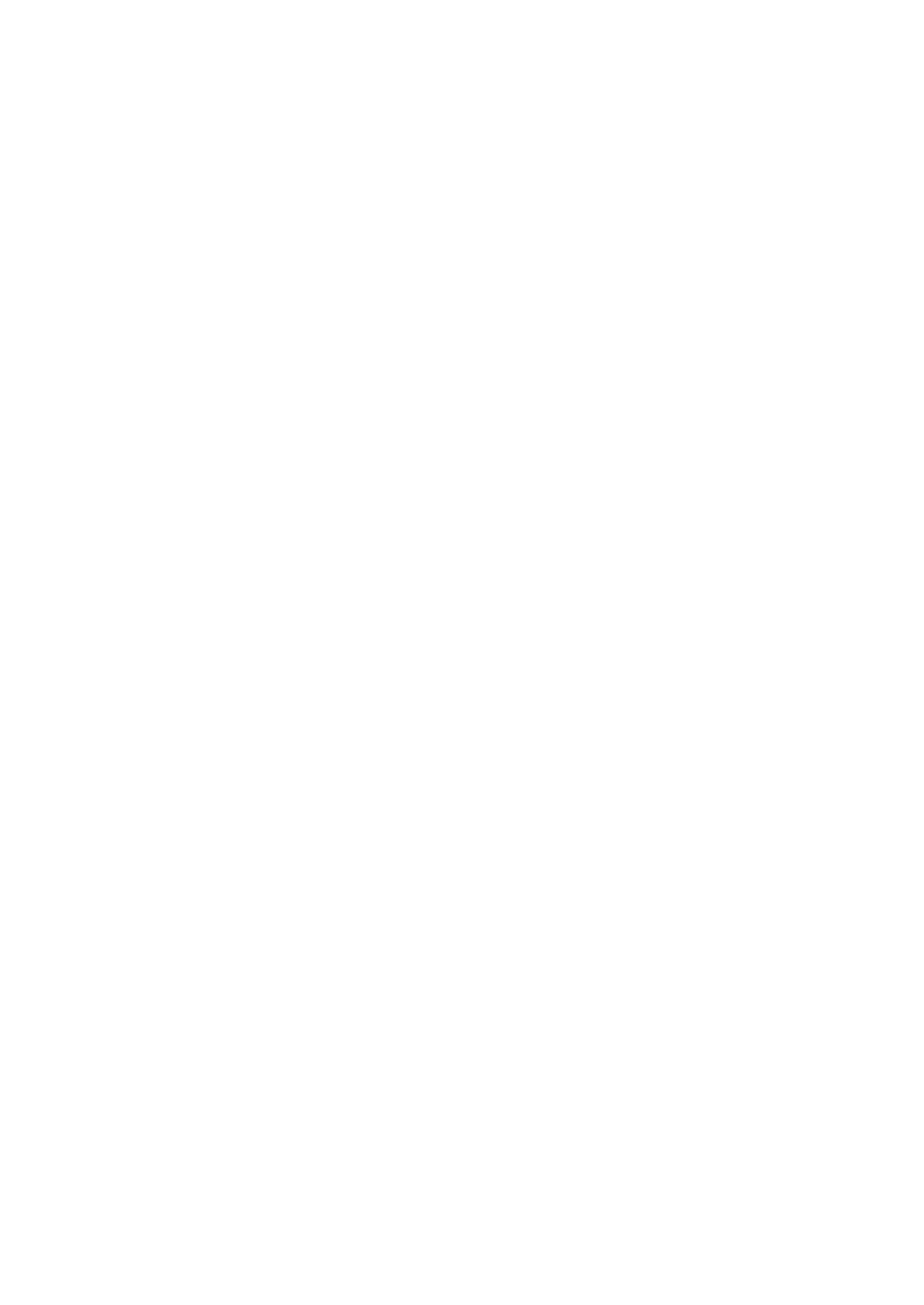### CHAPTER ONE

# INTRODUCTION: FIVE KUWAITI WOMEN IN LEADERSHIP ROLES, AN OVERVIEW

The advances made in women's issues in the Gulf State of Kuwait during the last sixty years have been widely commented upon, but little academic research has been published on their material effects. Muslim feminists' critique is creating new spaces in Islamic theology even as stridently conservative forms of Islamism are increasingly visible in public space. Recent works by Muslim feminist scholars such as Leila Ahmed, Amina Wadud, Asma Barlas, and many others have raised significant questions about women's rights in the Qur'an. Islamic feminists have thought and rethought their positions, often publicly, adding a religious, even traditional, foundation to the liberal principles of empowerment. Against this background, I conducted several original interviews between 2010 and 2015 with a number of prominent Kuwaiti women in leadership positions, whom I first met while I was a Fulbright Scholar in Kuwait. These interviews—and in some cases, follow-up conversations—spanned the topics of gender, leadership, reform, and religion.

### **Background**

When Iraq invaded Kuwait in 1990, women stepped up in large numbers to help their society. They were heavily involved as volunteers and in the line of duty. For their work, women demanded reforms that would provide them with the right to vote and the right to hold office. In 1999, Emir Sheikh Jabir al-Ahmad al-Jabir al-Sabah issued a decree giving women the right to vote and run for office. Unfortunately, however, the Kuwaiti constitution provides parliament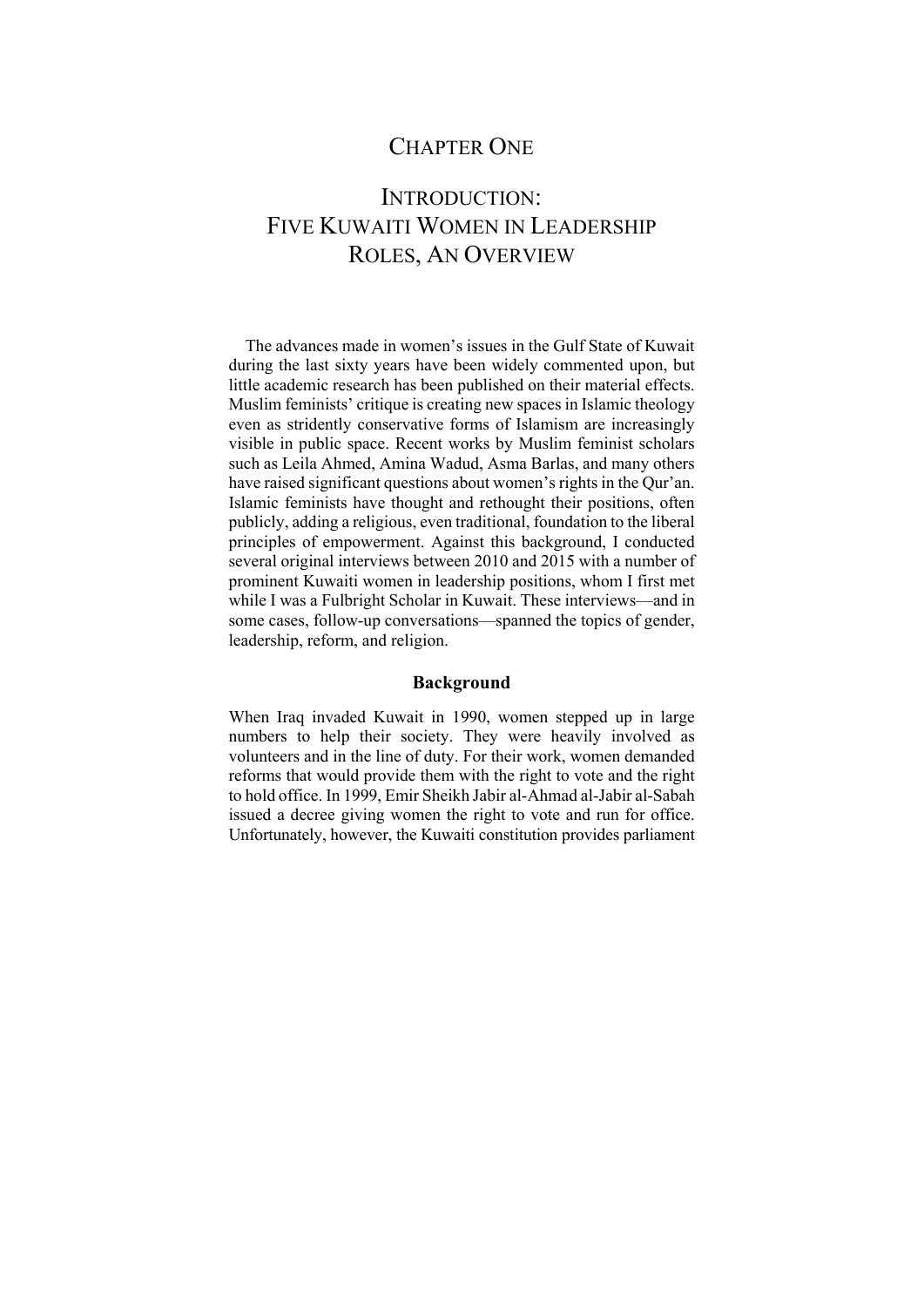the ability to overrule a decree made by the emir. Parliament used this power to overrule the emir's 1999 decree.

Women in Kuwait have primarily used peaceful protest to make their voices heard. In 1996, 500 Kuwaiti women went on strike from their jobs to demand women's suffrage. In 2002, women held peaceful demonstrations outside of voter registration centers. In 2003, women took action in three significant ways. They held a demonstration of over one thousand women (at the time, Kuwaiti's population was only two million). Activists in Kuwaiti women's suffrage movements also sued both the minister of the interior and the speaker of parliament. Their actions were unsuccessful, but their voices were still heard. Finally, in the 2003 election, the movement put out mock ballots for women to vote for real candidates. This demonstration showed how much influence women could have over the political process.

By 2005, the women's movement had gained so much momentum that an anti-women's rights movement emerged. However, this did not slow the movement down. In March of 2005, one hundred women protested for suffrage and representation of women in parliament outside of the parliament building. Protesters at this event wore pale blue shirts. Because of this, the women's suffrage movement in Kuwait is also known as the Blue Revolution. The Blue Revolutionaries were finally given what they asked for on May 17, 2005, when parliament, in a 37-21 decision, gave women the constitutional right to vote and hold office.

### **Studies on Kuwaiti Women**

Few other academic works have examined female leaders in Kuwait since the Blue Revolution. One of these is *Gender and Politics in Kuwait: Women and Political Participation in the Gulf* (2013) by Meshal al-Sabah. This book provides a thorough discussion of the women's suffrage movement in Kuwait before 2005. The text analyzes the relationship between the women's rights movement and the media in Kuwait. It also offers an in-depth discussion of the different types of feminism in Kuwait and how they conflict with feminism in the United States. Through this point, he discusses how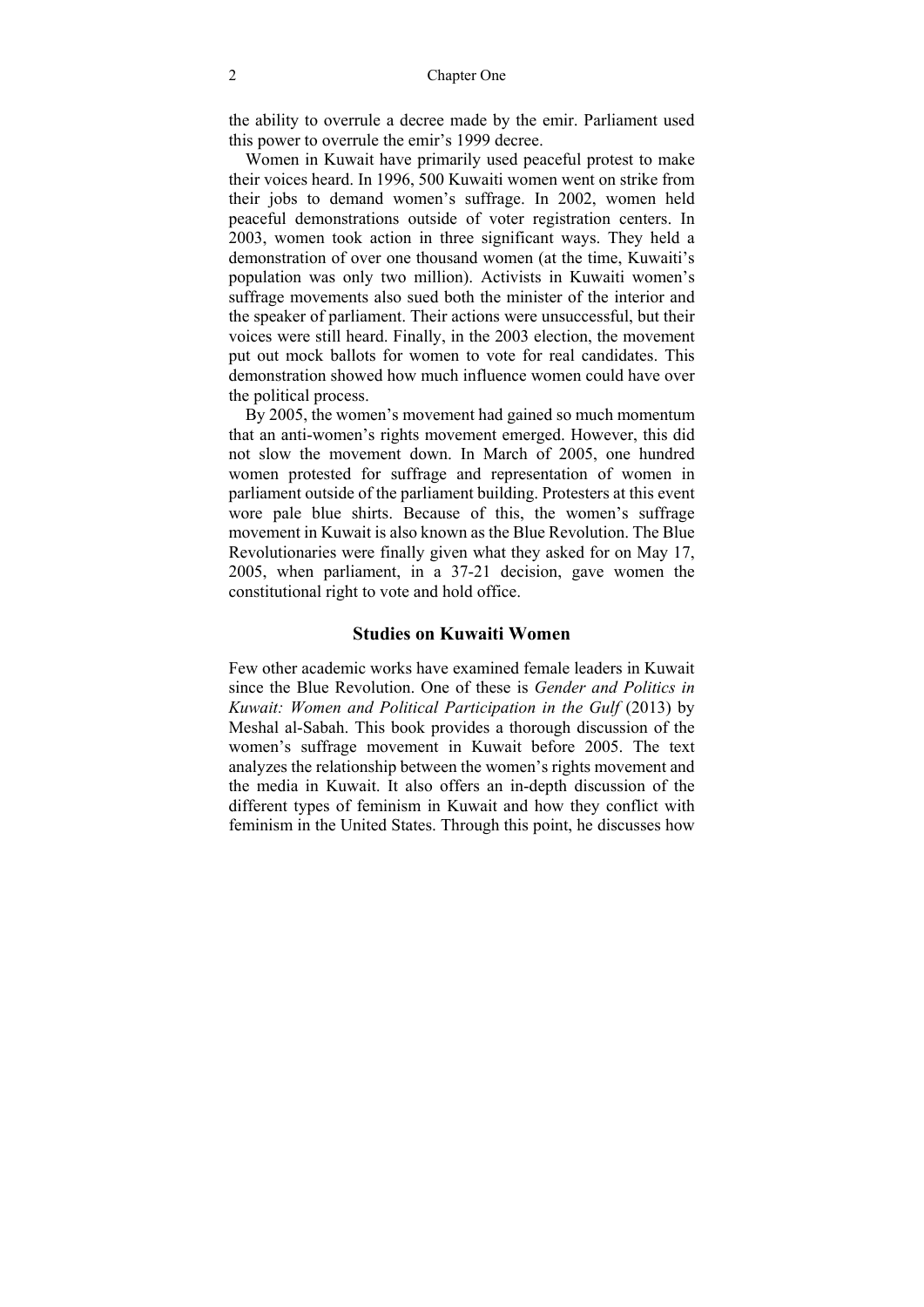#### Introduction 3

Islamic feminism fits into a broad definition of global feminism despite being very different from Western feminism in many ways.

Al-Sabah's chapter on "Women in Kuwaiti Politics 1991-2009" provides details of the elections leading up to women gaining the right to vote. He stresses that women are held to a much higher standard than men and that they must be careful not to become involved in the corruption of politics because opposition groups could use this against them. This chapter also provides details about the four women who were nominated to the national assembly and how different they are. However, although the author closely examines the history of women's suffrage in Kuwait and effectively analyzes the role that religion has played in the women's rights movement, he does not provide an in-depth look at any individual female leaders in Kuwait or provide insight into their personal experiences, as my study does. For example, of the four women elected to the national assembly, my study provides a whole chapter focusing in great detail on Dr. Rola Dashti.

One of the earlier books in this area is Haya al-Mughni's *Women in Kuwait: The Politics of Gender* (2001). In this revised edition, al-Mughni discusses the relationship between women and the state and the influence such interaction has had on Kuwaiti national politics and society. Al-Mughni also discusses the major social, cultural, and political changes that occurred in the aftermath of the Iraqi invasion of Kuwait and the Gulf War. Other issues discussed include but are not limited to the diversity and dynamism of Kuwaiti women; postwar feminist activism; women's resistance and active roles during the Iraqi occupation; the role of gender in Islamism and cultural politics; as well as contemporary women's organizations. All of these issues relate in several ways to the five women who compose the core of this study.

 Another study is Omaymah E. al-Suwaihel's "Kuwaiti Female Leaders' Perspectives: The Influence of Culture on Their Leadership," a peer-reviewed article published in *Contemporary Issues in Education Research*. This article examines the perspectives of five women in Kuwait who detail their personal and professional experiences, granting the author insights into the relationship between culture, gender, and leadership in Kuwait. This research asks: How do Kuwaiti female leaders experience the impact of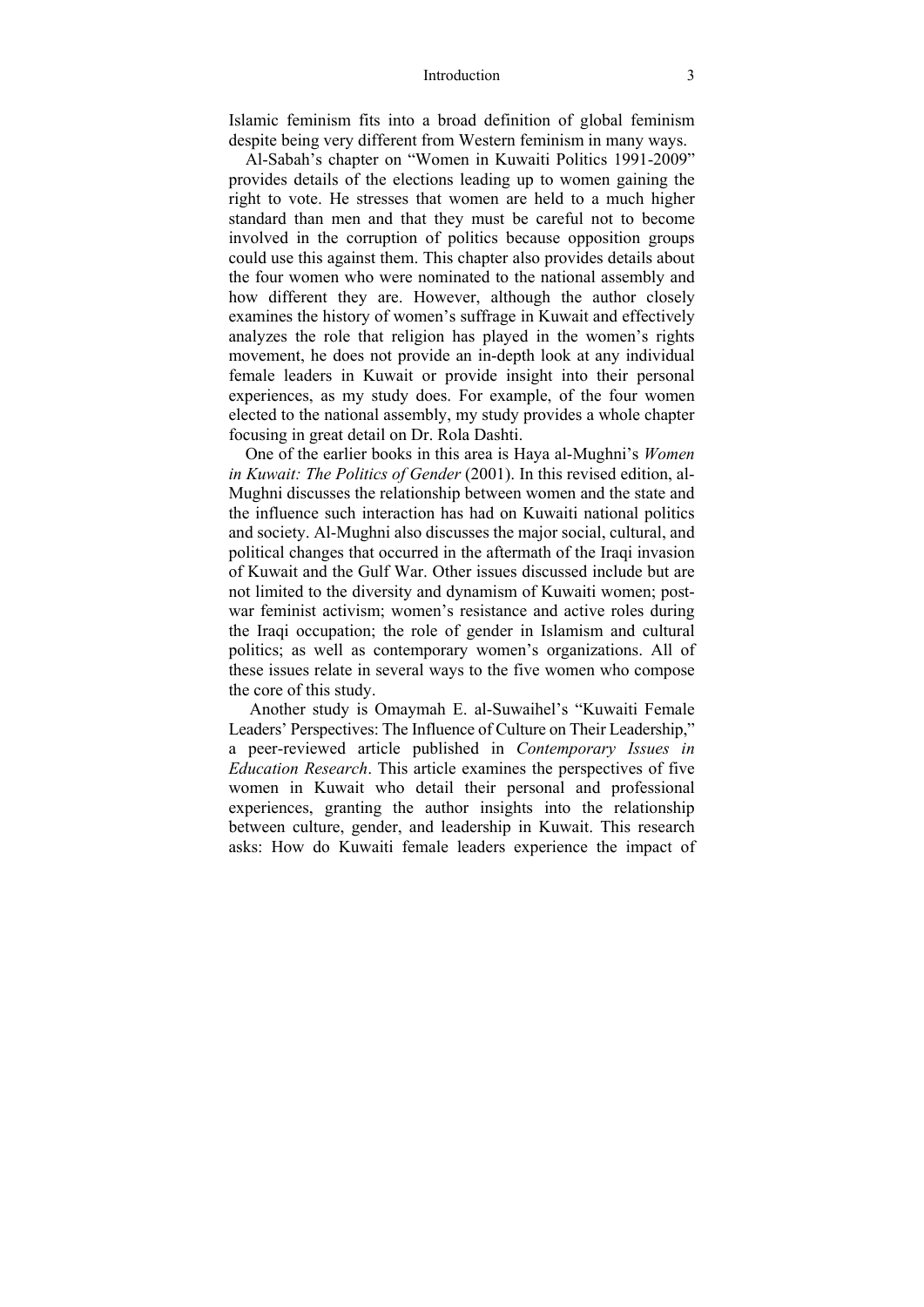#### 4 Chapter One

culture on their leadership? This study found that women's personal lives heavily influence their professional lives. As al-Suwaihel noticed, some of the participants had the support and understanding from their spouses to pursue their ambitions to complete their education and work in job situations that were male-dominated. In addition, some of the participants' fathers and husbands were openminded in how they facilitated resolution of the life and work issues that the women faced. The study also found that women in Kuwait have developed their own leadership styles based on their private lives and Kuwaiti culture. Finally, the study showed that some of the women interviewed believe that attitudes toward women in leadership are becoming more positive as women's progress gains recognition. Despite revealing many positive attitudes about women in leadership in Kuwait, the study found that some negative attitudes toward female leaders in Kuwait still exist, in that the stereotype remains in place that women are fit for positions such as teaching but not for leadership positions in either governmental or nongovernmental organizations. While the article does examine some individual female leaders in Kuwait, it does not name the women interviewed, detail their backgrounds, or tell their individual stories. My approach in *Perspectives of Five Kuwait Women in Leadership Roles* is different: it is precisely through identifying the women I interviewed and detailing their backgrounds that I am able to tell their individual stories.

 Amira el-Azhary Sonbol's edited volume, *Gulf Women* (2012), explores the history and social standing of women in the Gulf region through a collection of essays by several scholars. Three essays were of particular significance to this study. The first is "Women and Education in the Gulf: Between the Modern and the Traditional," by Ramadan al-Khouli. This text, primarily relating to the chapter on Sheikha Dana Nasser al-Sabah, explores the history of education in the region. It describes traditional education, known as *kuttab*, as more egalitarian than modern education in the Gulf. Traditional education focused on teaching and memorizing the Qur'an. Al-Khouli believes that traditional education was coeducational or mixed, meaning that both boys and girls received education together. The essay further explains that, in Kuwait, government schools were established in 1950 following increased commercial exchange and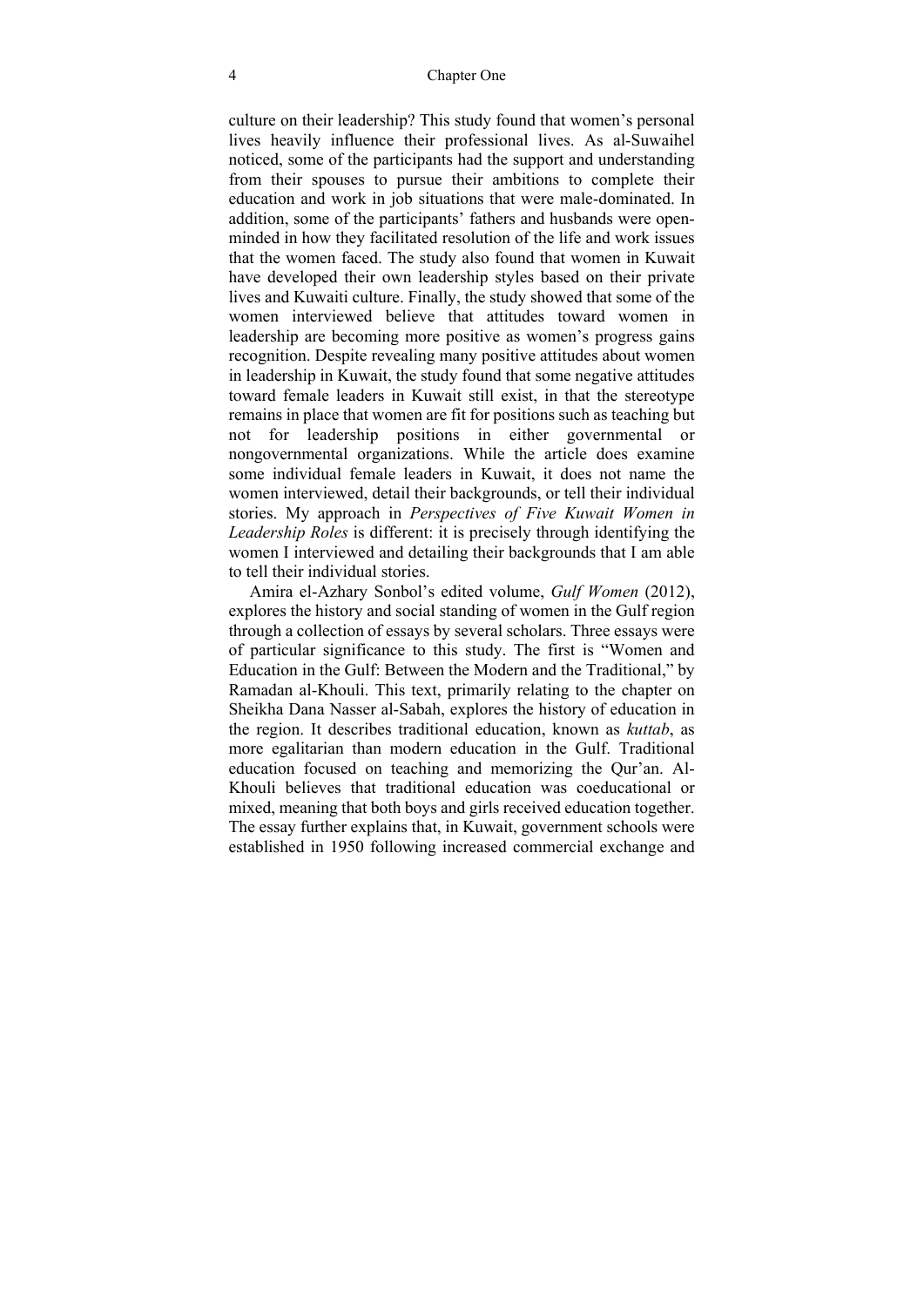#### Introduction 5

oil development in the region, and that modern education was solidified in the Gulf region in 1972. In that year, there were no girls in the modern education system. Within five years, however, there were 1,942. This made clear to al-Khouli that the idea of female education was not a foreign concept in the Gulf, as girls were quickly integrated into the education system. However, a significant discrepancy remains: modern education in Kuwait is segregated, whereas traditional education was not. This is relevant to the challenges Sheikha Dana Nasser al-Sabah currently faces at the American University in Kuwait; the government's requirement that male and female students are segregated makes it difficult to offer a wide range of classes to both sexes.

 The second essay is "Women in the Gulf During the First Half of the Twentieth Century: A Comparative Study of American Missionary Archives and Local Memory," by Fatma al-Sayegh. This essay is significant to my own work as it provides insight into the history of women's progress in the region. Western missionaries went to the Gulf region with the aim of proselytizing to Muslims in the hopes of spreading Christianity. They called this the "Arabian Mission." One of the major stations set up during this "mission" was in Kuwait. Female missionaries were the most successful in that they were able to form intimate relationships with local women and enter their homes, whereas the male missionaries were not able to do so. Female missionaries attempted to evangelize using three methods: education, medical care, and social work. Though ultimately unsuccessful in converting many Arabs to Christianity due to Islam's stronghold in the region as both a religion and a way of life, al-Sayegh argues that the missionaries did, in fact, create positive change through education and medical advancements.

Another essay, "Gender Rights and Islamic Legal Tradition: An Exploration" by Ziba Mir-Hosseini, examines the history of the Islamic legal tradition. In the essay, Mir-Hosseini argues that the Islamic legal tradition is based on an interpretation of the Qur'an that was influenced by social, cultural, and political conditions. Because of these conditions, many legal traditions are discriminatory against women despite the fact that the Qur'an does not endorse such discrimination. Mir-Hosseini describes Classical Jurists, who base many of their arguments on pre-Islamic Arabian practices and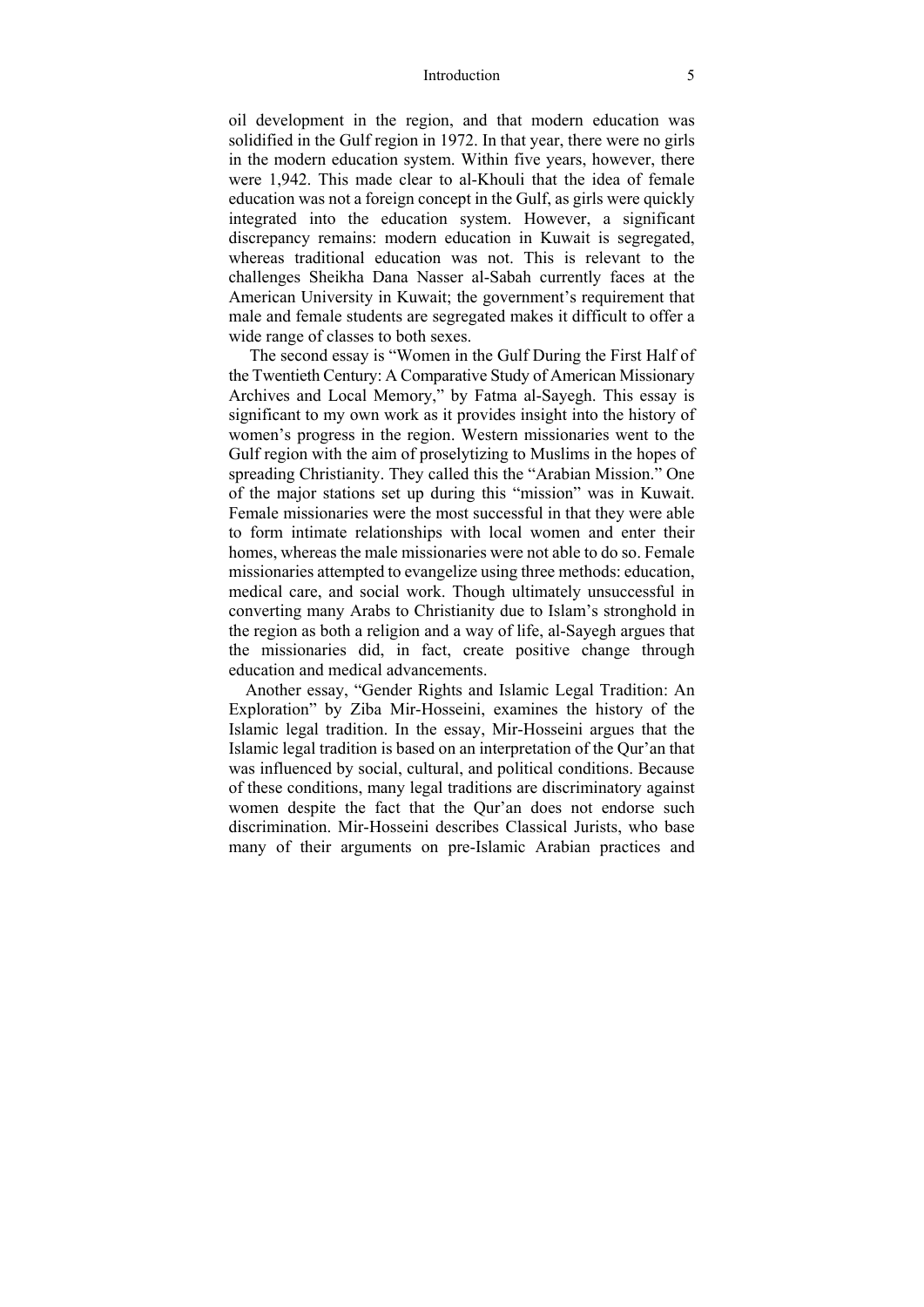#### 6 Chapter One

believe that women's bodies are inherently sexual and therefore dangerous to the progress of society. For the Classical Jurist, women are commodities and objects of exchange. They are, in effect, the property of their husbands. The Neo-Traditional mindset differs in that it views men and women as separate but equal in marriage. By this, it means that they have the same value but are made to fulfill different roles. This mindset still, however, emphasizes the need for segregation and the idea that hijabs are a necessity. These two mindsets still exist in Islamic Jurisprudence despite the fact that the Qur'an and Hadiths condemn women's subjugation and call for a movement toward justice. It is essential to understand these mindsets, especially regarding women in Kuwaiti politics such as Dr. Rola Dashti and Safa al-Hashem (as well as Aseel al-Awadhi, not profiled in this book), and the challenges they have faced while in office and as members of parliament.

A study by Helen M. Rizzo, *Islam, Democracy and the Status of Women: The Case of Kuwait*, appeared in 2005. Rizzo focuses on Kuwaiti women's organizations and examines whether they work to achieve political rights for women within the broader context of religion and democracy. Moving away from negative literature on Islam, democracy, and women's rights, the author attempts to look at how some Kuwaiti women's discourses deconstruct stereotypical images of the religion and employ Islam to justify women's rights to public appearance and activism, to recognize their contributions, and demand equal rights.

And yet another book is *Islamic Feminism in Kuwait: The Politics and Paradoxes* by Alessandra Gonzalez (2013). Like other studies by Muslim-American female scholars, she addresses such questions as: Is Islam oppressive to women? What do the majority of Muslim women in Muslim countries think about these issues? Do they consider themselves oppressed? By presenting a case study of college students and elites, Gonzalez illustrates paradoxes at the cutting edge of the women's suffragist movement in Kuwait. One of the book's goals is to serve as a model for understanding social reform for women's rights and to explore the subject of women's civic participation in Kuwait within the context of understanding larger social reform issues. The book presents examples of a reconciliation between Islam and feminism coming out of an in-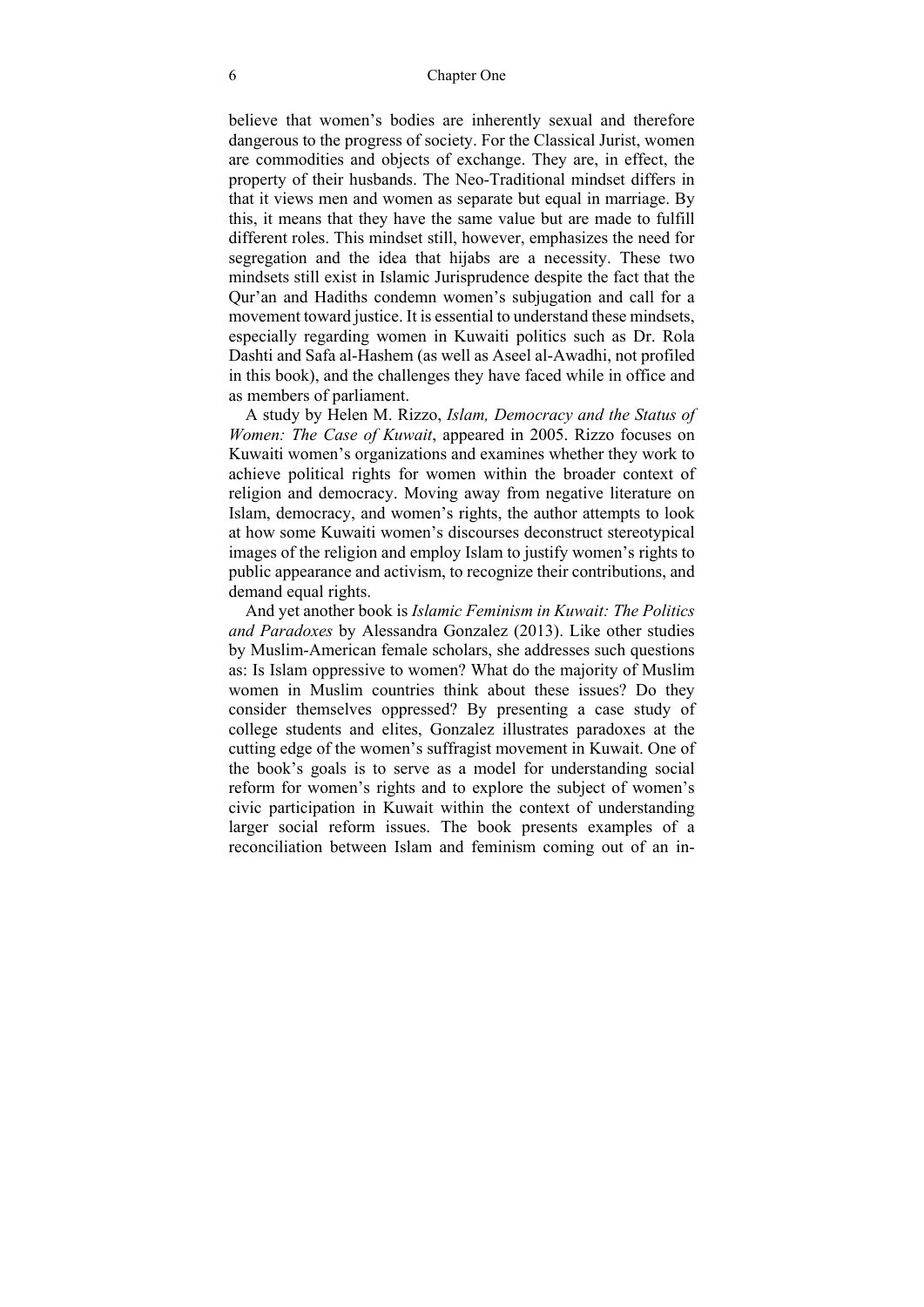#### Introduction 7

depth look at the evolving political roles for women in Kuwait. Gonzalez argues that her book defines Islamic feminism as a movement that seeks to further a progressive agenda for women's rights within an Islamic framework, including men and women, elites and non-elites.<sup>1</sup> She emphasizes that Kuwaiti elites are reconciling feminism with Islam. Negotiating between traditional values and modern realities is a contextual process that illustrates possibilities for an indigenous resolution to global problems of gender inequality and economic disparity in the Middle East. $2$  Her conclusion is that the actors most successful in pushing forward progressive rights for the previously marginalized are those who balance the appeal to community, politics, and religious authorities.<sup>3</sup>

### **Chapter outline**

The second chapter of this book examines Dr. Rola Dashti. Dr. Dashti received her PhD in population dynamics from Johns Hopkins University. Before running for parliament, she served as a board member and then as chairperson of the Kuwait Economic Society (KES). Under her leadership, KES doubled both its membership and its funds. This allowed Dr. Dashti to become an economic leader in Kuwaiti society. After successfully serving as the chairperson of KES, she went on to run for office. Though she did not win the first election women were allowed to enter, she was successful in the 2009 election. The chapter on Dr. Dashti details our conversation about her struggles and victories while in office. One such battle occurred when she was taken to court because she did not wear a hijab in parliament. However, she emerged victorious when she won the lawsuit and was allowed to present herself as she wished in parliament, setting a precedent that women have the right to independently choose how they present themselves. In my interview with Dr. Dashti, she discusses what she believes to be the main struggles within the current women's rights movement, as well as what needs to happen in the future. The chapter also outlines how she fought for laws that promote social security benefits, housing, education, health, economic stability, and family law. During her time in office, Dr. Dashti was appointed minister of state and won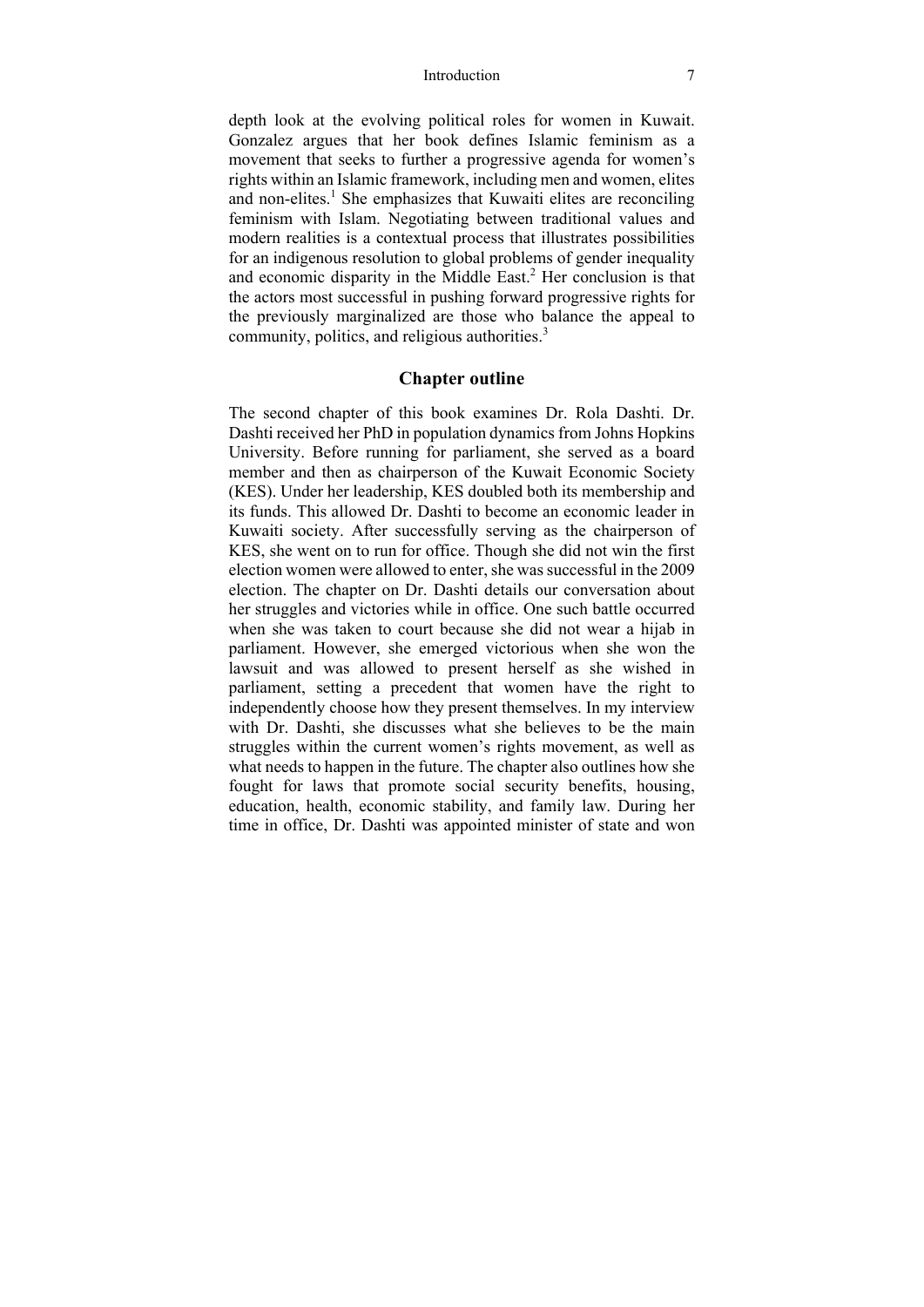numerous awards. However, as I detail in her chapter, none of this was without conflict.

In 2009, four years after women received the right to vote, Kuwait made history when it elected four women to parliament. These women were Aseel al-Awadhi, Salwa al-Jassar, Masouma al-Mubarak, and Rola Dashti. All four of these women have PhDs. Dr. Aseel al-Awadhi holds a PhD in philosophy from the University of Texas, Austin. She is an assistant professor of philosophy at the University of Kuwait and has recently been appointed cultural attaché at the Kuwaiti Embassy in Washington, DC. Dr. Salwa al-Jassar, who holds a PhD from the University of Pittsburgh, was prominent in parliament for advocating for the rights of children born to Kuwaiti mothers and foreign fathers. While in office, she was also highly critical of Kuwait's education system. Dr. Masouma al-Mubarak received two master's degrees and a PhD from the University of Denver. She was the first female minister of Kuwait. She served first as minister of planning, next as minister of administrative development affairs, then as minister of transportation, and, finally, as minister of health. Before serving in government, Dr. Masouma al-Mubarak was the head of the political science department at the University of Kuwait. Throughout her career, she has been a prominent advocate for human rights and women's issues. Dr. Rola Dashti is featured in much detail as one of the women who graciously and generously gave me an interview for this book. It is worth noting that I tried to interview all of the first four women MPs; an arrangement was kindly made for me through the Gulf Center at the American University of Kuwait, my Fulbright Host, to visit the national assembly twice to try to arrange for my interviews with the four women MPs. Only Dr. Dashti, always present in her office, graciously and generously obliged.

The third chapter explores the work of Sheikha Hussah Sabah al-Salem al-Sabah. Sheikha Hussah al-Sabah is the general director of the Dar al-Athar al-Islamiyyah (DAI) in Kuwait, a museum that is a hub for Kuwaiti art and culture. As director, she focuses on serving the Kuwaiti community through professional education, cultural awareness, and a long-running lecture series that she developed. She also places significant emphasis on integrating women into the workforce through her support and preservation of art. She believes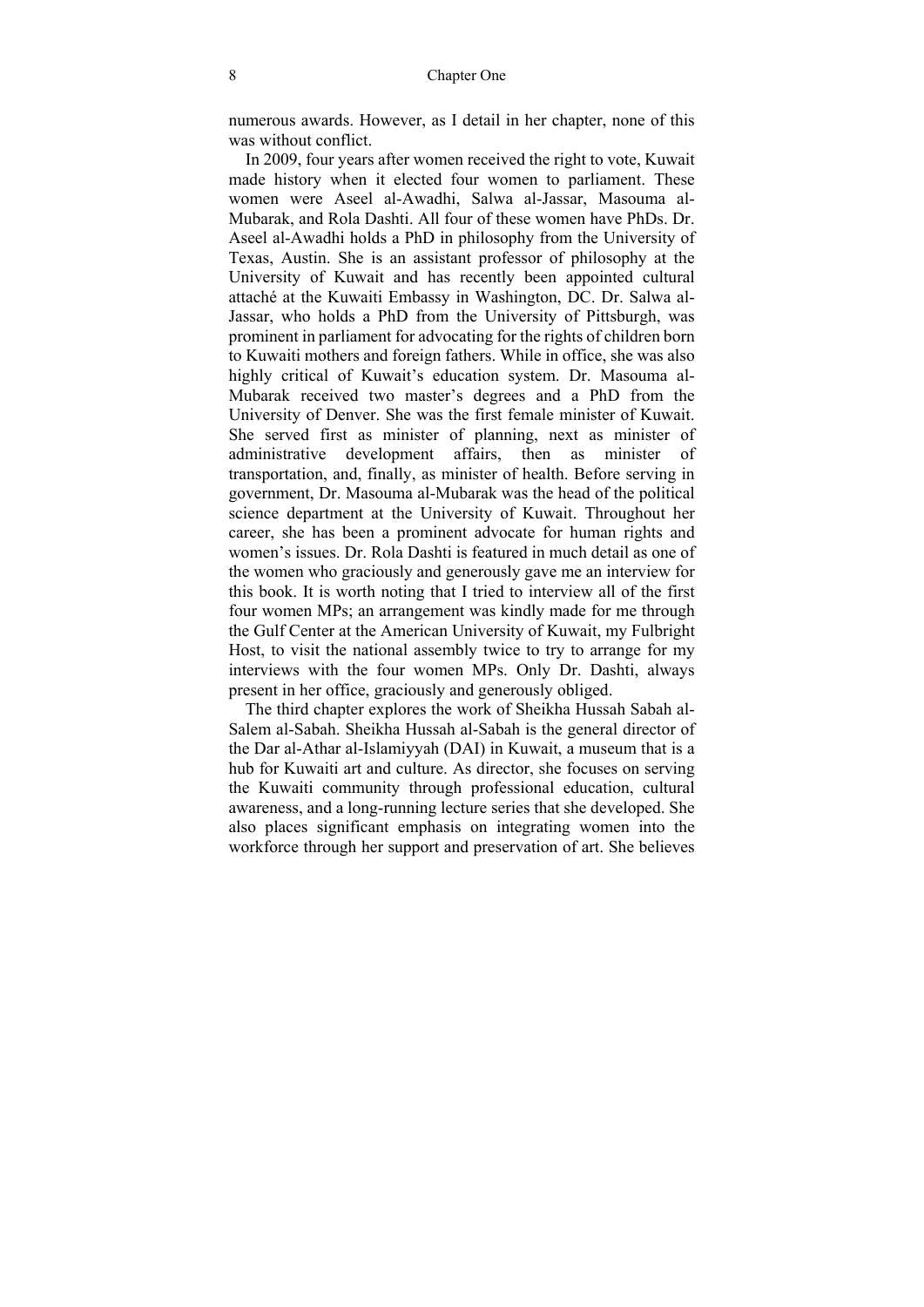#### Introduction 9

art to be a beautiful way to bridge cultural barriers. Her dream is to present Kuwait in a way that is a unique to the outside world, in contrast to how the news media portray the Middle East. As a female leader in Kuwait, Sheikha Hussah al-Sabah is intensely aware of the gender inequality present both in Kuwait and in the Middle East as a whole. She believes that this disparity is not a result of the Qur'an but rather its interpretation by men. To combat this, she believes that women and each new generation must work to create modern interpretations of the Qur'an that are more inclusive. It is up to each successive generation, she argues, to generate interpretations that are suited to their needs while also rooted in the religious texts. In my interview with her, she describes why she thinks this is necessary for creating a more equal Kuwait.

The fourth chapter of this book examines the work of Sara Akbar, a female engineer and leader in the oil industry. Akbar is the founder and CEO of Kuwait Energy, making her one of the few female oil CEOs worldwide. She received her degree in chemical engineering from Kuwait University at a time when few women did. Ms. Akbar rose to prominence during the Iraqi invasion of 1991. After the occupation of Kuwait, she stayed in the country and worked to help the resistance by distributing funds and weapons and writing reports of the occupation. At this time, the Iraqi forces set fire to 735 wells in Kuwait. Due to her immense love for her country, she helped organize a firefighting crew dedicated to saving the wells. Her actions during this time made her a national hero. As described in her chapter, this work became the focal point of an Academy Awardnominated documentary produced about this period. Before becoming the CEO of Kuwait Energy, Ms. Akbar worked as the head of Kuwait Oil Company's (KOC) Petroleum Department. She was then named the manager of new business development for KOC's international branch. Her successful work experience and international acclaim allowed her to start Kuwait Energy. A core value for both Ms. Akbar and Kuwait Energy is to have strong ethical policies and to follow the moral interests of the people. This business model has allowed Kuwait Energy to become an internationallyknown business which works in many areas of the world, including Ukraine, Russia, Latvia, Egypt, Yemen, Oman, Iraq, Pakistan, Libya, and Somalia. Though not a member of parliament or a politician, Ms.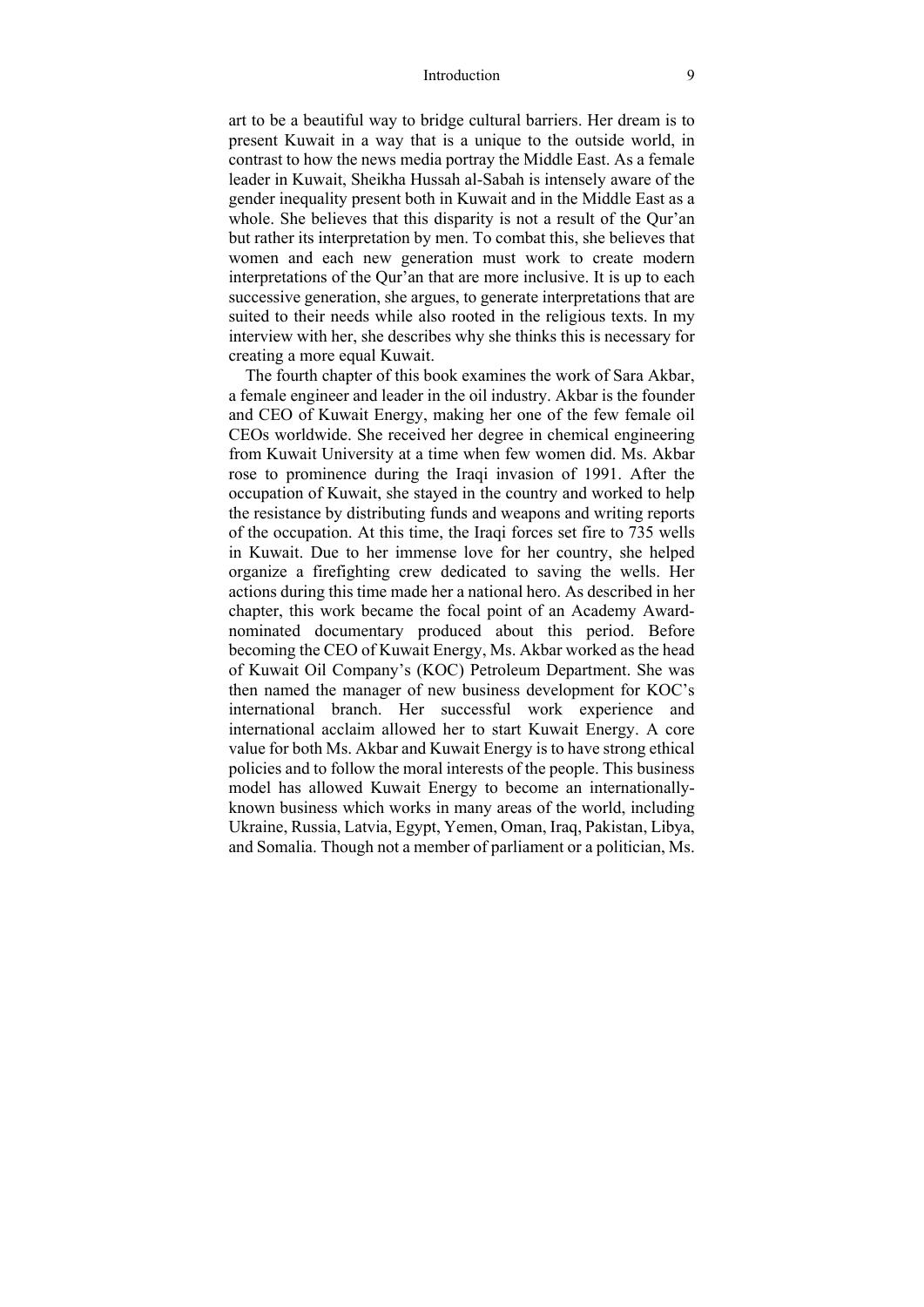Akbar has lived through tumultuous times in Kuwait and has seen the development of the Kuwaiti feminist movement. In my interview with her, she describes what she has witnessed in regard to women's rights in Kuwait and what she thinks the future will hold. Ms. Akbar, a fervent believer in Islam, also details what she believes religion's role in politics to be.

Chapter five focuses on Sheikha Dana Nasser Sabah al-Ahmed al-Sabah. She is the founder and chair of the Board of Trustees of the American University in Kuwait (AUK), the first private liberal arts university in Kuwait. Sheikha Dana al-Sabah is a prominent private sector leader who has changed the status of higher education in Kuwait. Her chapter highlights the struggles facing women in education and elaborates on how Kuwaiti men and women are segregated in college classrooms. This has had adverse effects on all students in higher education, as schools may not have the funds to hold multiple sections of each class for men and women. Despite challenges, AUK and Sheikha Dana al-Sabah have risen to prominence in part due to the university's collaboration with Dartmouth College, an Ivy League college in the United States. This partnership gives AUK students the opportunity to expand their learning horizons and also gives AUK the opportunity to learn from Dartmouth and advance the young university's collection of best practices.<sup>4</sup>

Finally, the sixth chapter of this book examines Safa al-Hashem, a Kuwaiti entrepreneur and powerful politician. Ms. al-Hashem was initially elected to parliament in 2012. In 2013, she was elected again, making history as the first woman to be elected to parliament two consecutive times. In 2016, she was elected for a third time to parliament. In that election, she was the only woman to win a seat. While in office, Ms. al-Hashem has become most well-known for her anti-expatriate position. She has advocated for higher taxation of expatriates, caps on foreigners' stays, and higher prices for expatriates' medical fees. For these reasons, Ms. al-Hashem decided to grill Dr. Rola Dashti in 2013 when both women were in office, as detailed in her chapter. However, the allegation against Dr. Dashti was not proven. Ms. Safa al-Hashem is currently (2018) the only elected female member of the *Majlis al-Umma* (Kuwait's National Assembly). This status gives her a vantage point from which to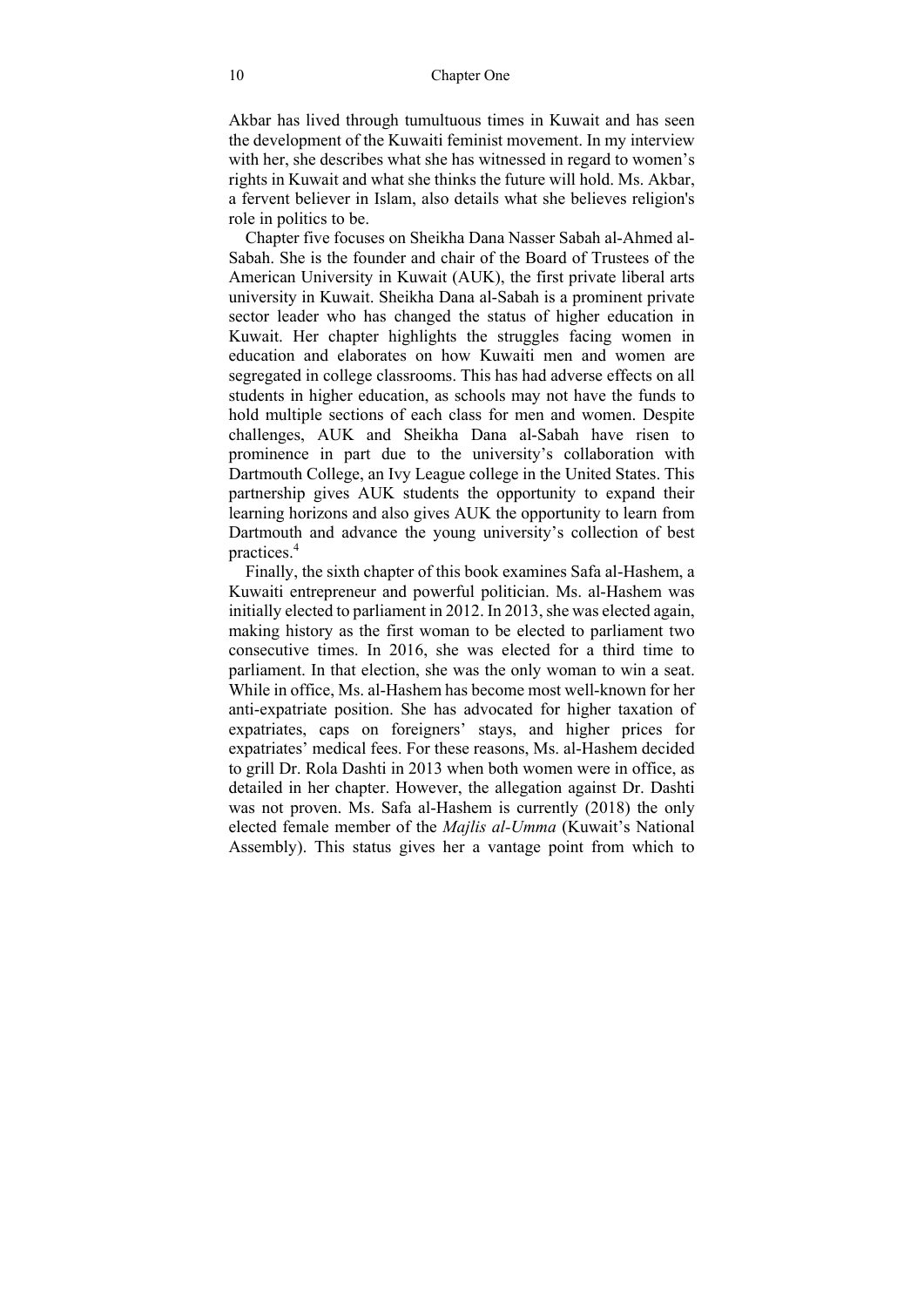#### Introduction 11

highlight the visibility of female politicians as well as their impact in the state of Kuwait. She is arguably the most widely-followed member as well as the most controversial and one of the most outspoken members of the assembly.

With greater time and resources, this book could contain tens of chapters on powerful women in Kuwait. Many other women who have risen to power in business in Kuwait are not mentioned in this book but deserve recognition. In Forbes's "The Top 100 Most Powerful Arab Businesswomen 2017," ten Kuwaiti women were recognized.<sup>5</sup> These women are Sheikha al-Bahar, Henadi al-Saleh, Eaman al-Roudhan, Hosnia Hashem, Suad Hamad al-Saleh al-Homaizy, Ghada Y. al-Amer, May al-Mudhaf, Ghosson al-Khaled, and Nawal Mulla-Hussain. Sara Akbar was also on this list. Sheikha al-Bahar is the CEO of the National Bank of Kuwait, the largest bank in Kuwait. Hendai al-Saleh is the chair of the board at Agility, an international supply chain developer. Eaman al-Roudhan is the CEO of Zain Kuwait, an innovative telecom company that operates across the Middle East and in Africa. Hosnia Hashem is the deputy CEO of Olefins & Aromatics of Petrochemicals Industry Company, a prominent Middle Eastern oil producer that is quickly gaining international acclaim. Suad Hamad al-Saleh al-Homaizy is a board member for Bank Audi and a private real estate investor.<sup>6</sup> Ghada Y. al-Amer is the Vice President of Finance and Administration for Kuwait Foreign Petroleum Exploration Company, an international oil production company. May al-Mudhaf is the CEO of the Kuwaiti branch of the National Bank of Abu Dhabi, the largest bank in the United Arab Emirates. Ghosson al-Khaled is the deputy CEO of ACICO, a construction and real estate development firm;<sup>7</sup> Ms. al-Khaled holds an MBA from Arizona State University's Thunderbird School of Global Management. Finally, Nawal Mulla-Hussain is the CEO of Global Investment House in Kuwait, an asset management and investment banking firm. All of these women represent the increased prominence and power of Kuwaiti businesswomen.

### **Noureya al-Sadani: a pioneering Kuwaiti woman**

One of the most pioneering women in the state of Kuwait is Noureya al-Sadani. Ms. al-Sadani, born in 1947, began her career as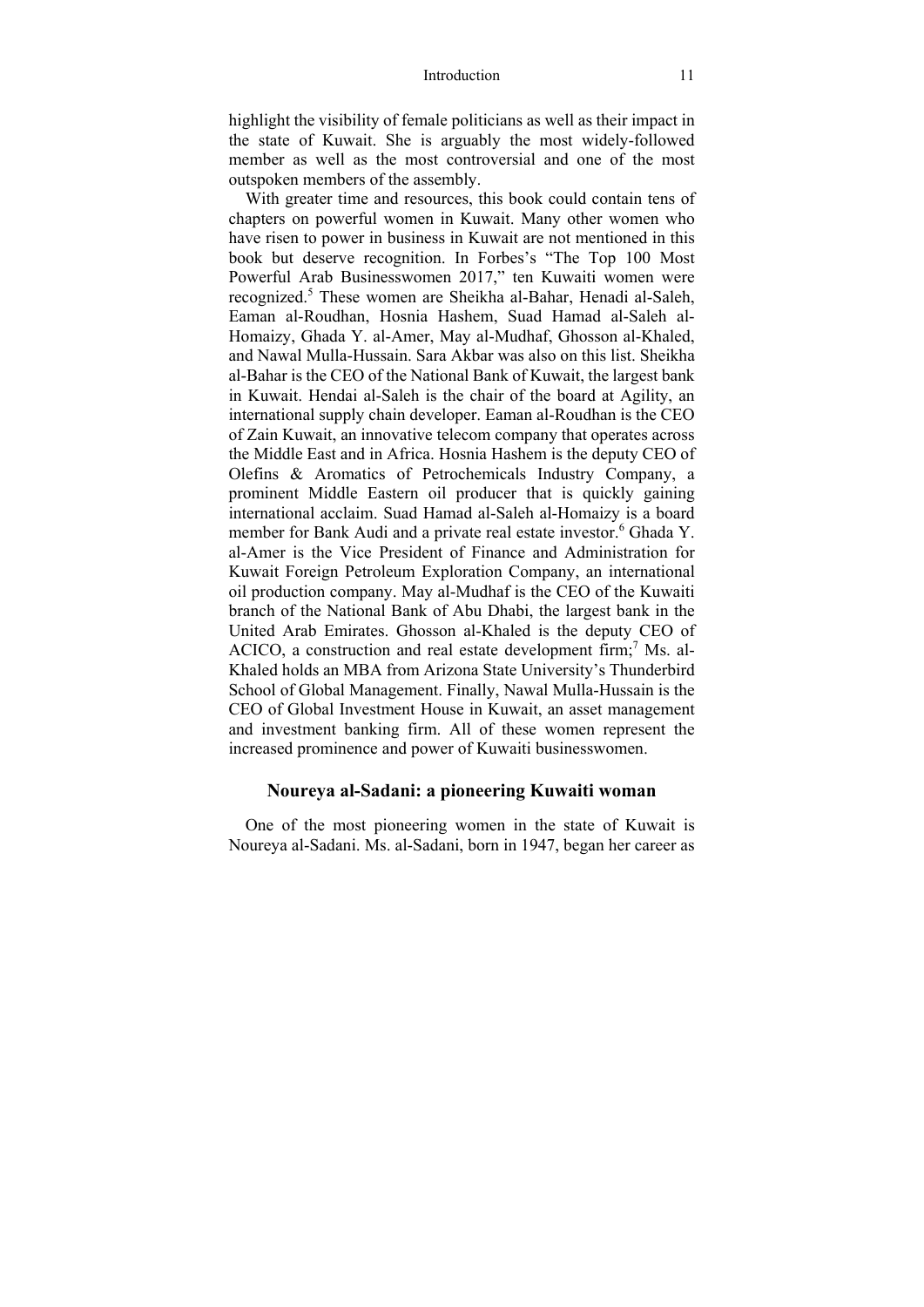#### 12 Chapter One

a journalist in Kuwait Radio and Kuwait TV, after writing journalistic articles since the 1960s. She continued working for the Ministry of Information in Kuwait until she retired in 1983 to dedicate her time to other initiatives and projects.

Ms. al-Sadani's rich and diversified career is best reflected in the many positions she has held, including head of the Family Committee of the Arab Women's Federation for Family Affairs (1975–1977) and general manager of the Arab Family Organization (1979-1982). She also made genuine efforts to establish the International Arab Women Group in London and was the first president of the first Kuwait Women's Union, established in 1974– 1977. Before that, she established and headed the first Women's Association in Kuwait, the Family Renaissance Association (1962– 1979). She was the first chair and head of the first Kuwaiti Women's Federation, founded in 1974.

Since the very beginning, Ms. al-Sadani's proposals and concrete ideas were primarily dedicated to expectations for the twenty-first century. She led the first women's conference in Kuwait's history in 1971 and the first campaign for Kuwaiti women's political rights, submitting her plea and multiple proposals to Kuwait's general assembly (Majlis al-Umma, Kuwait's parliament), which the assembly discussed in 1973. More recently, Ms. al-Sadani, with the help of an appointed team, organized the first conference for Kuwaiti Women Engineers, held in March of 2001. A year earlier, she also proposed the first conference for Kuwaiti women working in the medical field. This conference was held in March of 2000.

One of Ms. al-Sadani's important projects was her establishing in 1990, along with many of her female colleagues, the first popular Kuwaiti women's group, Kuwaiti Women of the 21<sup>st</sup> Century. The first and main outcome of its distinguished national initiatives was proposing the first document in the political history of Kuwait that included eighteen thousand signatures of both men and women supporting the special Emiri Decree on Kuwaiti women's political rights (1999–2000). The document was presented to the emir of Kuwait and archived in the Kuwait National Museum, "so that subsequent generations of Kuwaitis will remember those men and women who pioneered to support this civilized initiative, with which the emir of Kuwait ended the  $20<sup>th</sup>$  century of the state of Kuwait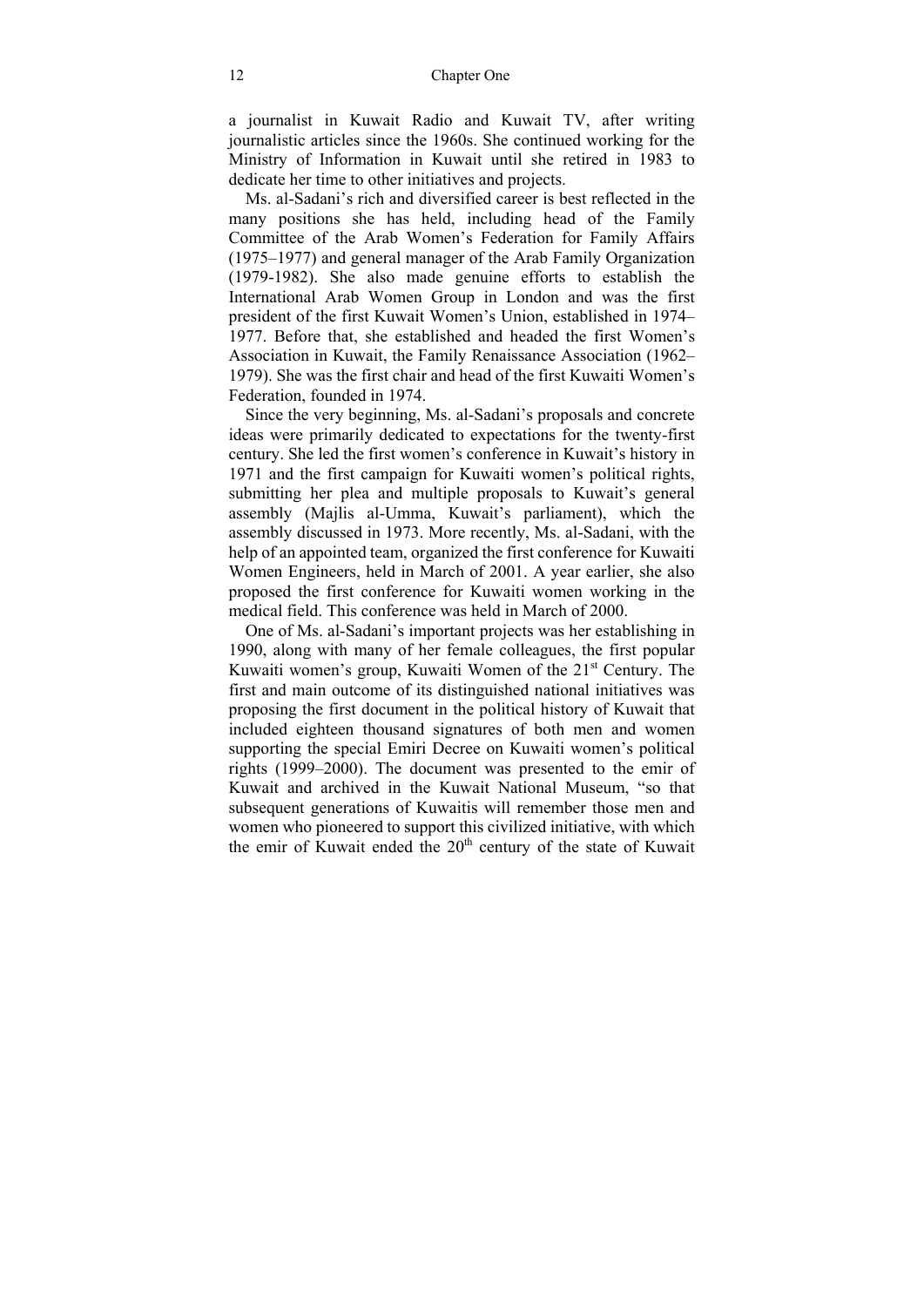among the world countries."8 In 2002, Ms. al-Sadani continued her sustained efforts for Kuwaiti women and launched her initiative, Kuwaiti Female Unification, with the goal of obtaining political rights for Kuwaiti women. She announced this initiative during a news conference with the Kuwaiti Women of the 21<sup>st</sup> Century, held in December of 2002.

I met with Ms. al-Sadani when she was invited by Sara Akbar to the Kuwaiti Engineers Association headquarters in Kuwait City in  $2010$ .<sup>9</sup> She related the fact that she is the author of many works dedicated to Arab and Kuwaiti women, society, and several other issues. Her role as historian and author is well recognized in Kuwait. The most important of these publications is her magnum opus, *Noureya al-Saddani A True Story that Opens the Window to a New Middle East: Forty Years of Gulf, Arab, and International History*   $(2005)$ ,<sup>10</sup> of which she gave me a copy in 2010. This is a huge volume of about 856 pages, detailing in Arabic what the author described to me as, a life journey whose papers relate the history of the work of supporting the Arab civil society.

She also shared that when Iraq invaded Kuwait in 1990, she was in London, where she then joined the Kuwaiti Higher Committee and was in charge of its magazine. Upon her return to Kuwait after its liberation in 1991, Ms. al-Sadani volunteered and dedicated her time to the registration of the lives of the martyrs. Between 1991and 1993, she wrote and produced the story of about eighteen of the martyrs; the work was broadcast as a radio play. Around that time, Ms. al-Sadani was editor-in-chief of the magazine *We Are the Kuwaiti Women*, founded by Kuwaiti women in London to reflect on what was happening in Kuwait during the 1991 occupation and after. More prominently still, Ms. al-Sadani was the editor-in-chief of the magazine *The Arab Spring* in London from 1986–1991. In February of 2000 she also became the general coordinator of the magazine *Kuwaitiat* (Female Kuwaitis), an internet magazine.

Ms. al-Sadani's scope of work extends beyond Kuwait's borders. She has also proposed a project for establishing a Gulf women's union. In 1970, when Qatar and the United Arab Emirates did not have such an organization, she traveled to Abu Dhabi to begin the work for the union. In 1983, Ms. al-Sadani traveled to the Sultanate of Oman and studied the situation of Omani women. Upon her return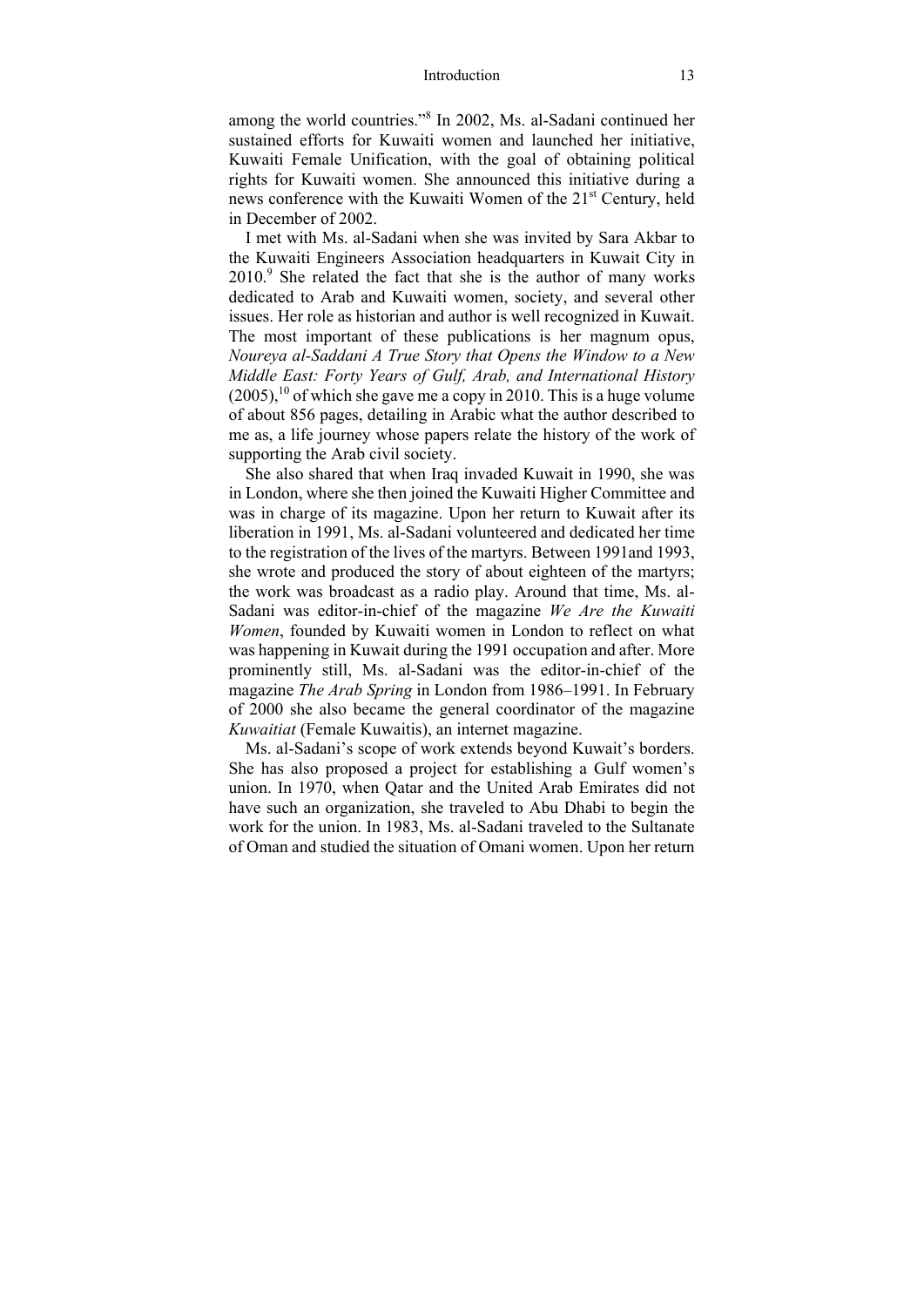to Kuwait, she wrote a book titled *The History of Omani Women*. She noted her surprise that all of the copies in a London bookstore were sold out, as well as all copies in Kuwait — she no longer has any copies left.<sup>11</sup>

Regarding her stay in London, Ms. al-Sadani noted that, given the lack of freedom in Arab countries in early times for women's groups to practice their work, she joined forces with a group of Arab women living in London to found an Arab Women's Union focusing on Arab women's rights as a dynamic issue in all international forums. She maintains that at the beginning, they decided for the union to be in the name of Arab women writers. Thus, in their June 22, 1984 meeting, they agreed to establish the International Union of Arab Women Writers in London. The group later expanded the idea and their ambition to plan for a union for Arab women. The main goal of the union was to advance the Arab woman's intellectual growth at both the Arab and international levels, and to cement the relationship between Arab women writers.<sup>12</sup> They held many other meetings subsequently.

Women in Kuwait have come a long way in the last sixty years. Dr. Rola Dashti, Sheikha Hussah Sabah al-Salem al-Sabah, Sara Akbar, Sheikha Dana Nasser al-Sabah, and Safa al-Hashem are only a few among many Kuwaiti women who have risen to the top of their fields. Each woman has a different background, different interpretation of Islam, and different outlook on what the future of Kuwait looks like. However, their determination and strength to fulfill their potential is what groups them together along with every other prominent leader in Kuwait.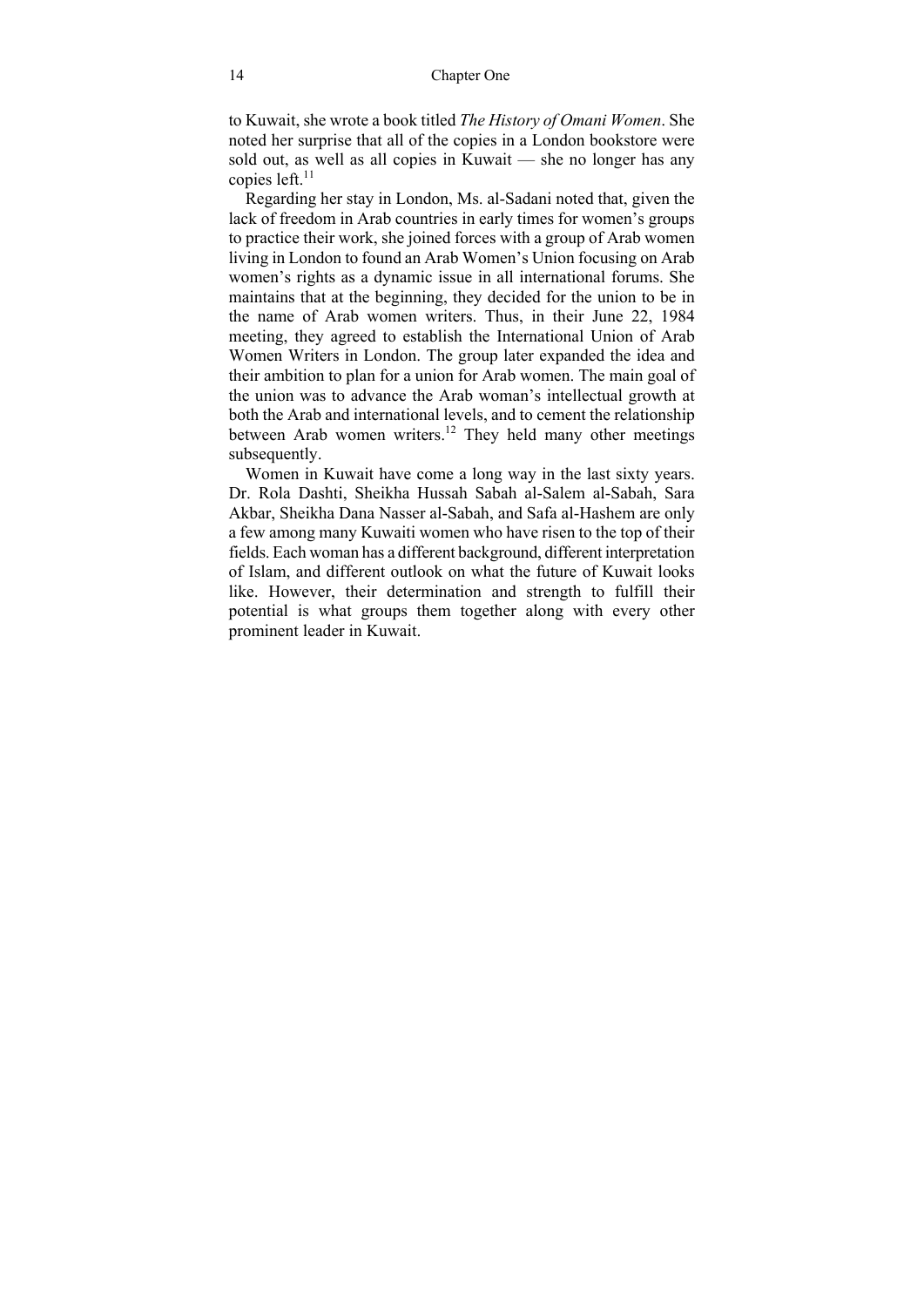### CHAPTER TWO

# DR. ROLA DASHTI: LEADING KUWAITI ECONOMIST, HUMAN RIGHTS ACTIVIST, AND FORMER MP

Dr. Rola Dashti is a prominent Kuwaiti woman who assumed key leadership positions throughout her career. In this chapter, she shares her striking perspective as one of the first four women elected to Kuwaiti parliament. Dr. Dashti speaks deeply and heartily about both the struggles and victories of women in leadership roles, particularly in the political and business realms. She highlights the need for both men and women to exercise women's rights with respect for religious rhetoric and emphasizes her vision for upholding religious culture while maintaining her status as a female politician. The two are not incompatible: her approach to politics is to embrace the Kuwaiti constitution as a tool for implementing a democratic vision of gender equality, while maintaining a moderate, open-minded, pluralist vision of Islam. Dr. Dashti is seen by many as a role model to all women in Kuwait who hold powerful, decision-making roles.

### **From social activism to political office**

As one of the first four female members elected to Kuwaiti parliament in 2009, Dr. Dashti's background makes her an ideal representative of the women's "suffragist" movement in Kuwait and the Arabian Gulf. She is a central figure of this book. Born in 1964, the civic issues of the era caught Dr. Dashti's early, public-minded interest. As an elementary school student, her teachers nicknamed her "the class lawyer" due to her tendency to argue for the rights of classmates. Later, she volunteered for the Red Cross when refugees from the south of Lebanon began crowding north to her university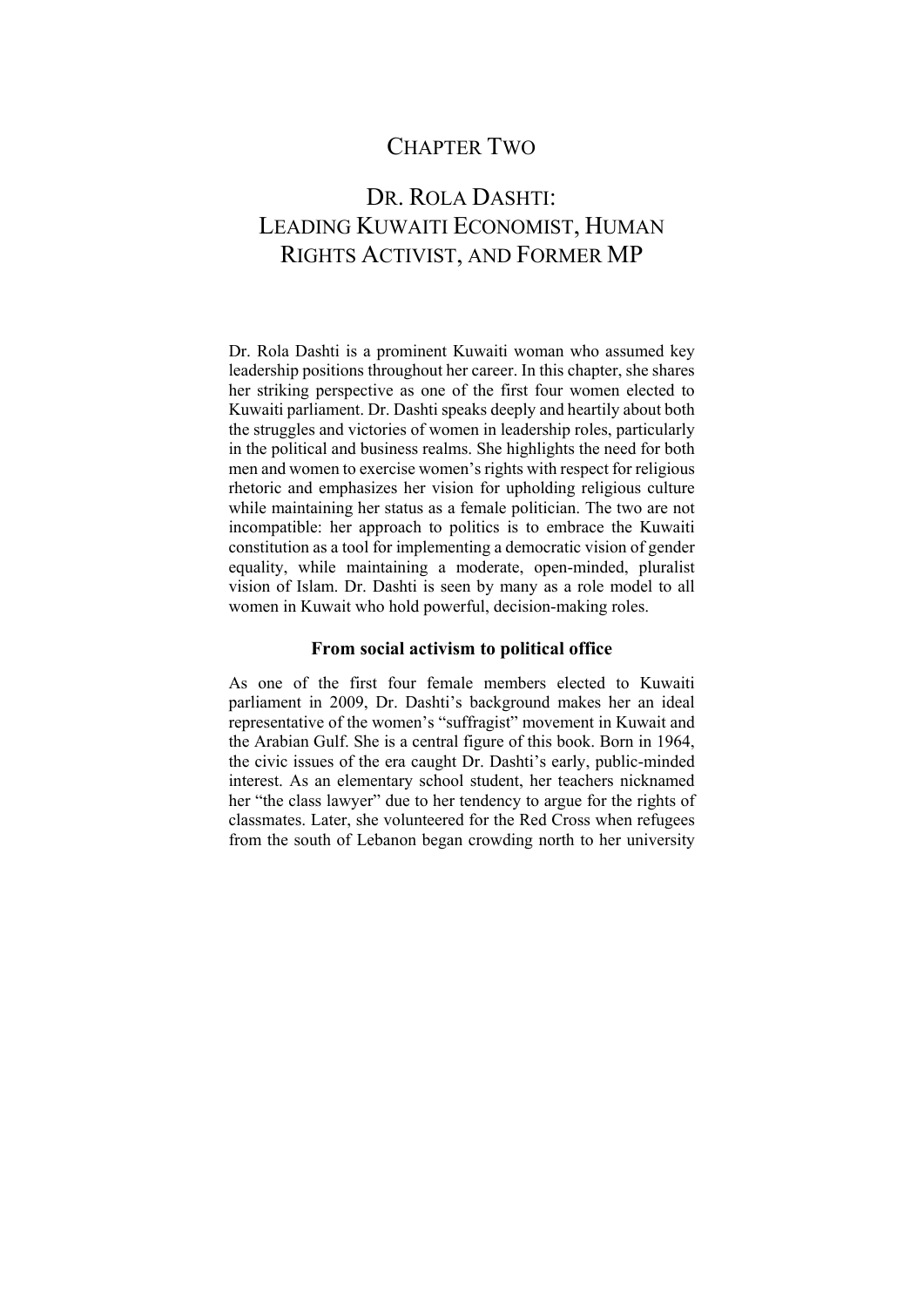campus in Beirut. She recalls following the American elections with interest from her university (though at that point out of curiosity rather than from any awareness of her own future in politics) and particularly remembers the vice-presidential candidacy of the late Geraldine Ferraro. During Dr. Dashti's graduate studies in the US, she became involved in reproductive/pregnancy rights and environmental activism and joined the student union. It appears these early interests, albeit limited, set the stage for her later role as a political activist and active agent in the Kuwaiti suffragist  $moverent$ <sup>1</sup>

Invasion by Iraq in 1990 created new awareness of democratic processes and reforms that would permeate Kuwaiti society long after. It was during this time that Dr. Dashti's activism assumed a distinctly political character. Following her graduation from Johns Hopkins University with a PhD in population dynamics, Dr. Dashti began her political career as a contract manager for the Kuwaiti government's Emergency and Reconstruction Program from 1990-  $1991.<sup>2</sup>$ 

Even as a student, the status of Kuwaiti prisoners of war in Iraq and women's issues were her primary causes. During my 2010 interview with Dr. Dashti, she addressed her early experiences in moving toward social and political activism in Kuwait, as well as her inspiration to pursue this path despite its hardships. She describes the response of her family and the community overall thus:

Society is another challenge, especially in our region. This is another challenge when you come and you talk about change and you talk about reform—how does society accept this and how do they perceive you when you're talking and calling for these types of things? A lot of people in our society start accepting and adapting to the status quo. They're frustrated but they don't [know how] to take the steps [toward progress] . . . So there is always the frustration for their rights; their thoughts and their actions [are stymied], and this is why you see a lot of the status quo . . . It is maintained not because they like it, but because they are so pessimistic when change doesn't come. But, things do change, I always believe . . . I do see a positive future. I build on small gains. I always see how full the cup is, even if it is only a quarter full. I always look at the full parts, halves,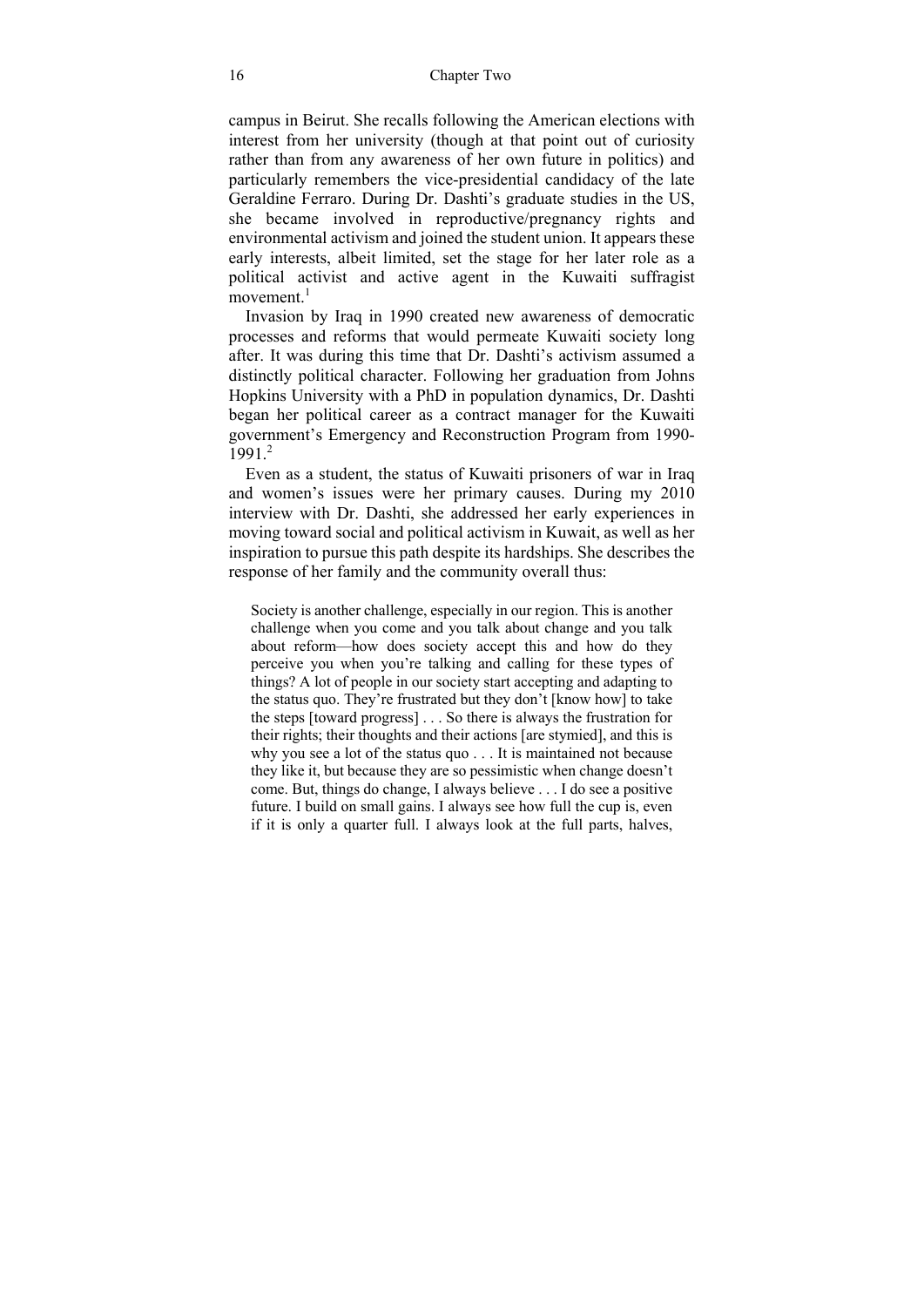quarters . . . and I just build on them . . . This is my perspective, and this is what gives me energy. $3$ 

Dr. Dashti also worked to develop herself professionally. She was elected to the board of the Kuwait Economic Society (KES) through a campaign that demonstrated her networking power and willingness to forge new paths for women in Kuwait's traditional, patriarchal society. It wasn't long before Dr. Dashti began building support for her nomination as chairperson of KES. In contrast to the support she received for her new leadership role, she also recalls the surprise she encountered from fellow KES members and family alike. She reflects upon this surprise and relays the comments and concerns expressed to her regarding her leadership:

I did have support, although it was interesting. It was a big challenge. And there was a good group of people trying to lobby for other board members and there were groups who thought, 'How could a woman be there?' They would say, 'Rola, you know we value your ideas, we value your contribution, but, you know what—do whatever you want within the society, propose anything, work the way you want, reform whatever you want, take any position you want, but not the chairperson.'4

She further reflected upon this resistance with a frank perspective on the prevalent mindset of Arabian Gulf society as it relates to women holding leadership roles: "This reflects what women faced throughout not only Kuwait, but our entire region. People would think, 'We count on her, we believe in her capabilities, we believe in her commitment to perform and in her ability—but this is where she has to stop. She can lead only behind the scenes.'" While many of her more senior peers were hesitant to accept a woman as the public head of a civil organization such as KES, she was successful in her bid to be elected chairperson of the KES board in 2010. She credits this breakthrough achievement—being the first woman to be elected to this role—in large part to the youth of her fellow board members, the so-called "new guard."

There were many concerns about this new guard. Some of these concerns included institutional apprehensions about their fiscal responsibility and ability to preserve a credible membership